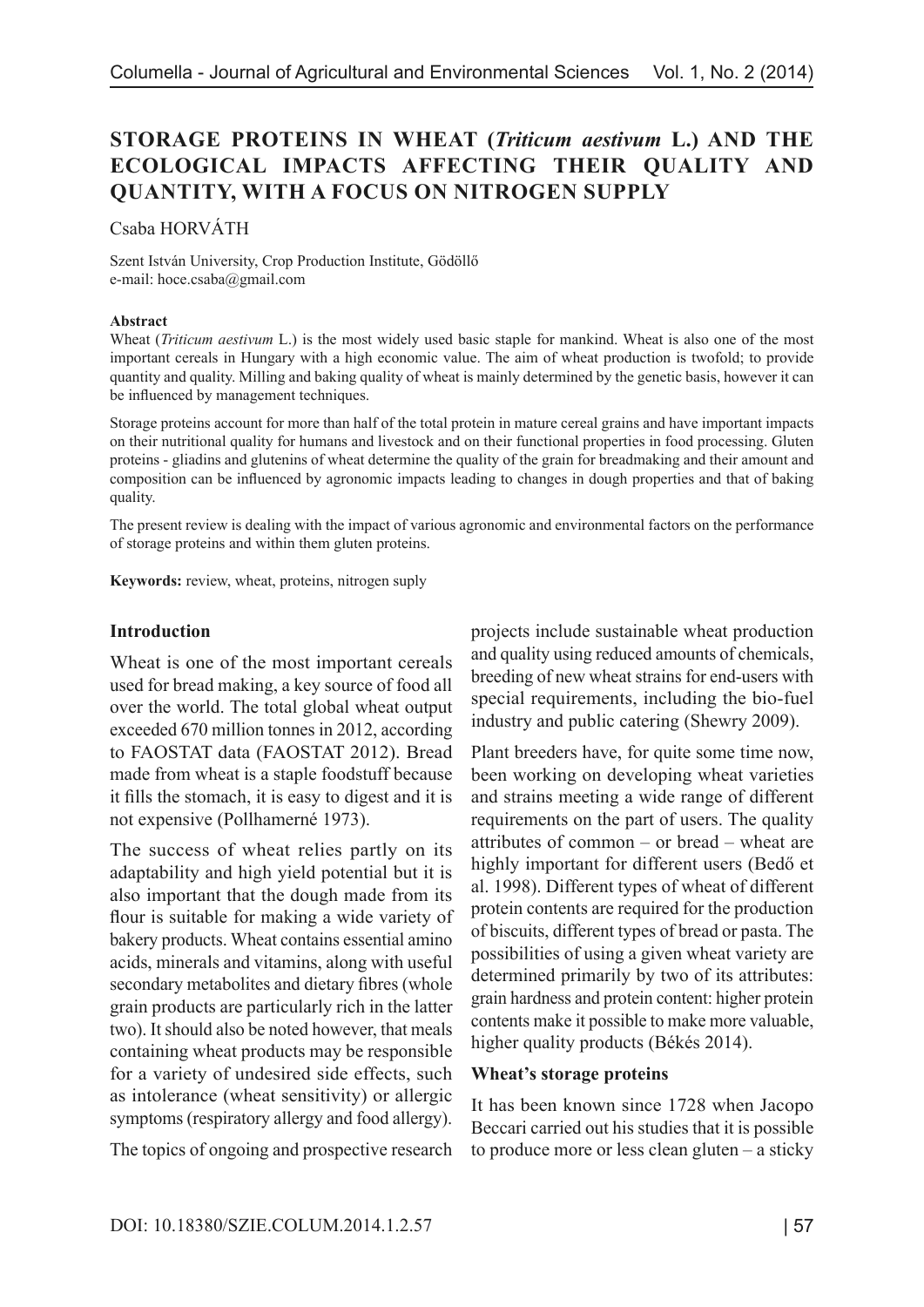*Figure 1.* Polymeric (glutenin-P1) and monomeric (gliadin-P2 and albumin, globulin-P3) proteins in the flour of the "Ukrainka" wheat variety (24. DPA) separated on the basis of its SE-HPLC chromatogram (Abonyi Tibor, 2010. p. 72.) (P1 = polymeric proteins, P2 = gliadins (monomeric proteins), P3 = albumin/globulins (monomeric proteins) **Minutes**)



matter of a peculiar consistency – by rinsing dough produced from wheat flour in water. This matter has a complex structure that is created by the interaction between elastic glutenin and plastic gliadin proteins. The gluten proteins are the most important storage proteins of a wheat grain, to be found exclusively in the starchy endosperm, the part of the grain that is ground into flour. During the ripening process the proteins combine with each other forming large polymers and when the flour is mixed with water while being worked into dough they build a continuous network of proteins. This network of protein molecules gives flexibility and viscosity to the dough, making it possible for instance to produce raised bakery products (Tosi et al. 2011). It is the storage proteins of wheat, called prolamins, making up what is commonly known as gluten, that make it possible to create such a wide variety of products from wheat flour. The relative proportions of the different types of proteins making up a given wheat flour's protein content however, are extremely important. Accordingly, the baking quality of wheat is determined by the quantity of the total protein content and the relative proportions of the different types of proteins to be found in it.

Thomas Burr Osborne (1859-1929) categorised grain proteins according to water-solubility: Albumins: water-soluble, globulins: salt-soluble, prolamins (gliadins): alcohol-soluble, glutelins (glutenins): alkali-soluble. The different types of wheat proteins can be separated according to size. In general, wheat flours contain 45% glutenin, 45% gliadin and 10% soluble proteins.

Wheat proteins are conventionally assigned to two different groups: the density and extensibility of the dough is determined by the monomeric gliadins, while its flexibility and strength is determined by polymeric gluteins. Within these groups the various proteins are categorised further according to their electrophoretic mobility: gliadins are sub-divided into type  $\alpha$ -,  $γ$ - and ω proteins, depending on their mobility during electrophoresis, in a low pH environment.

Under chemical reduction glutenin decomposes into its subunits. The glutenin components are categorised into high molecular weight (HMW) and low molecular weight (LMW) groups based on the SDS-PAGE separation technique (Shewry et al., 2009).

Similarly to other wheat storage proteins its prolamins are also polymorphic, encoded by multigene families that are present in the form of homeologous alleles on three genomes (A, B and D). A high degree of variation of the gluten protein alleles is observed across different genotypes as well. Different wheat varieties can be separated from one another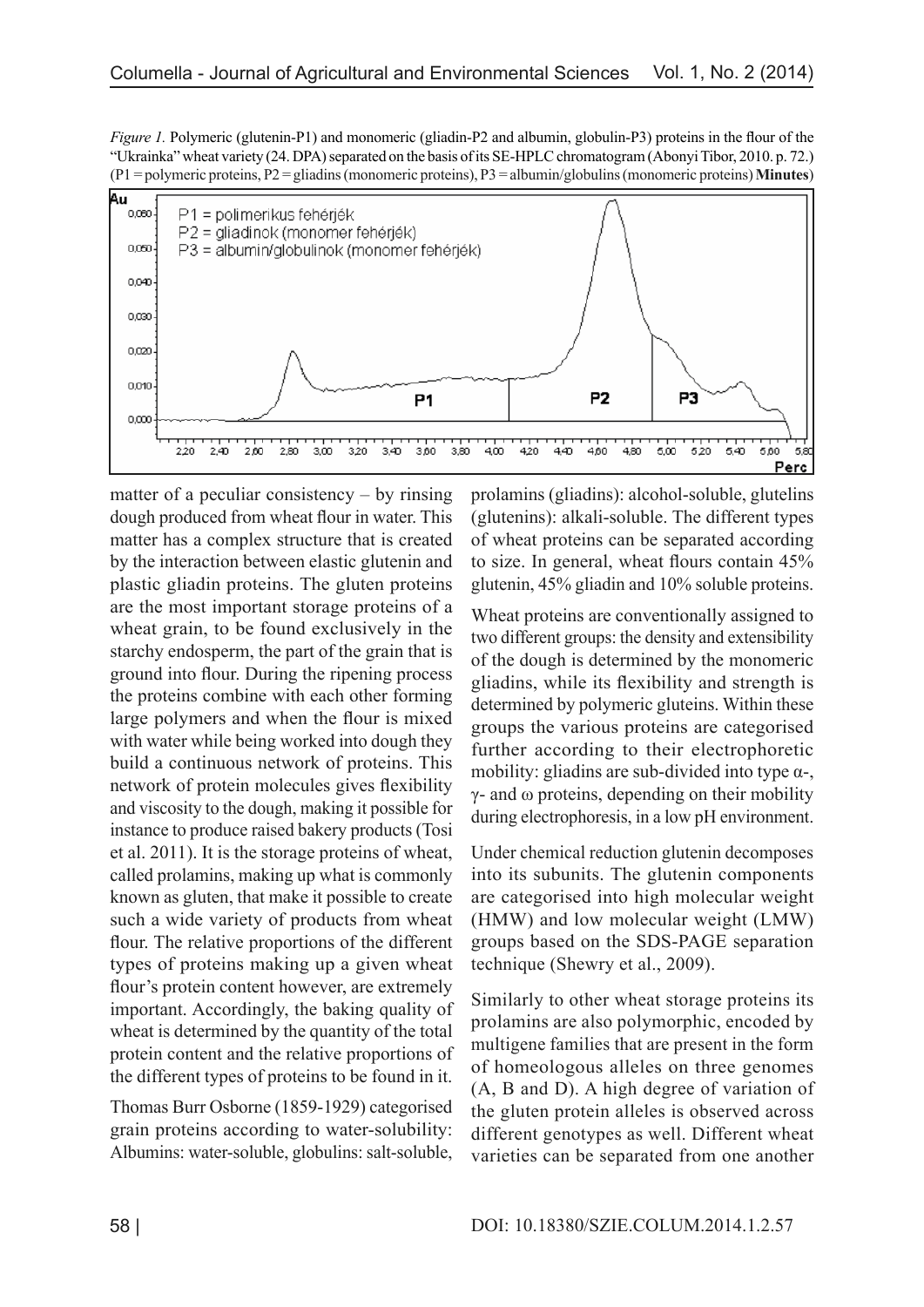*Figure 2.* Fractioning of gliadin proteins according to charge (Békés 2014)



*Figure 3.* Separation of glutenin components by size (Békés 2014)



on the basis of the identification of the storage proteins, e.g. by the electrophoresis of gliadins (Bushuk et Zillman 1978).

The division into gliadins and gluteins - though it has proven to be a rather durable technique over time – sheds no light onto the molecular and evolutionary aspects of proteins. In this regard only three groups can be distinguished (Shewry et al., 1986): HMW proteins (comprising glutenins' HMW components), prolamins that are rich in sulphur (comprising  $\alpha$ -, β- and γ-gliadins and glutenins' LMV components) and low-sulphur prolamins (comprising  $\omega$  -gliadins and this type of proteins of the glutenin fraction – these are referred to as group D within the LMW category) (Masci et al. 1993, 1999).

Most ω-gliadins are encoded by the genes (called *Gli-A1*, *Gli-B1* and *Gli-D1*) on the *Gli-1 loci* on chromosomes A, B and D however, some other loci are also located on the same chromosome arm.

The structures of the proteins encoded by the genes *Gli-A1*, *Gli-D1* and *Gli-B1* are clearly different from each other. Although both groups of the proteins are created by repetitions of – for the most part – short peptide patterns, the patterns themselves are different from each other: in the case of the proteins encoded by *Gli-A1* and the *Gli-D1* genes a repetition of the PQQPFPQQ sequence, in the case of those encoded by the *Gli-B1* genes a repetition of the  $PFC_{2-4}$ sequence is observed (P=proline, Q=glutamine, F=phenylalanine). These differences in pattern appear, of course, in the amino-acid compositions of the resulting proteins as well: the ω-gliadins encoded by the genes *Gli-A1* and *Gli-D1* contain about 40 n/n% Glutamine and 30 n/n% Proline while the proteins encoded by the *Gli-B1* genes contain approx. 50  $n/n%$  Glutamine and  $n/n%$ Proline. Moreover, these two different types of ω-gliadins are easily separated by electrophoresis at a low pH value. The *Gli-A1* and the *Gli-D1* proteins move much slower: these are called  $\omega$ -1/2 gliadins, while the faster moving *Gli-B1* proteins are called ω-5 gliadins. The different ω-gliadins are distinguished from each other according to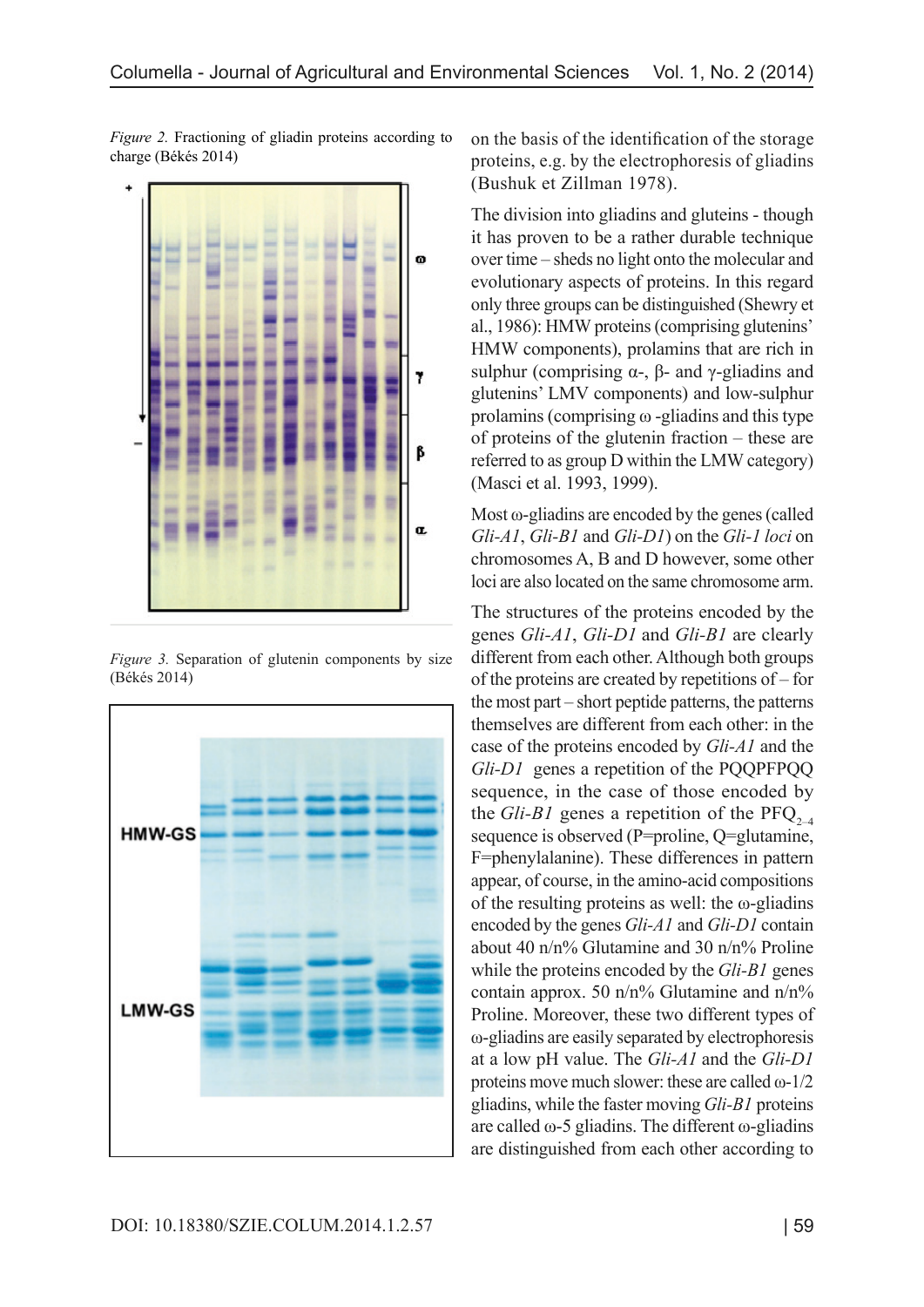their N-terminal amino acid sequences, such as the SRLLSPQ sequence in ω-5 gliadins, the ARQLNPSNKELQ or KELQSPQQS sequence in ω-1 gliadins and the ARELNPSNK sequence in ω-2 gliadins (A=alanine , E=glutamic acid , L=leucine, S=serine , R=arginine, N=asparagine, K=lysine) (Shewry et al., 2009). The protein subunits making up gluten protein are bound together through disulphide bridges in the polymer.

distribution of the special gluten proteins in the endosperm. The large molecule weight glutenin subunits (HMW - glutenin) and the  $\gamma$  gliadins are to be found primarily in the innermost layers of the endosperm, while the low molecule weight subunits of glutenin (LMW - glutenin), the  $\omega$  and the  $\alpha$  gliadins, are more typically to be found in the subaleuron layer. Immune localisation made it possible to demonstrate that the segregation of

*Figure 4.* The assumed structure of the HMW gluten subunit, according to spectroscopic and hydrodynamic examinations (Shewry et al., 2000)



#### **The distribution and accumulation of proteins**

Proteins are concentrated predominantly in the subaleuron layer of the ripe grain (Bradbury et al., 1956; Normand et al., 1965; Kent, 1966; Kent and Evers, 1969; Tosi et al., 2009, 2011; He et al., 2013). Accordingly, the endosperm is not a homogeneous tissue and its key components (proteins, starch and cell-wall polysaccharides) show a qualitative and a quantitative gradient as well. The gradient observed in the protein content and its composition is clearly evident and highly important because it plays a major role in the determination – by the gluten proteins – of the value of wheat for the milling industry. By means of Western blot analysis, using antibodies, it is possible to display the

the gluten proteins occurs between and within the protein particles in the course of protein accumulation and this is preserved in the ripe wheat grain as well. Accordingly, a qualitative and a quantitative gradient develops among the gluten proteins of the endosperm during the development and maturing of the wheat grain. This may be caused perhaps by the origin of the subaleuronic cells which – unlike the other endosperm cells – develop from redifferentiated aleuronic cells but it may also possibly be a consequence of special controlling signals created by the matured tissue on the special domain of the gluten protein's gene promoter (Tosi et al. 2011).

The application of nitrogen fertilisers however, affects the expression patterns within the grain: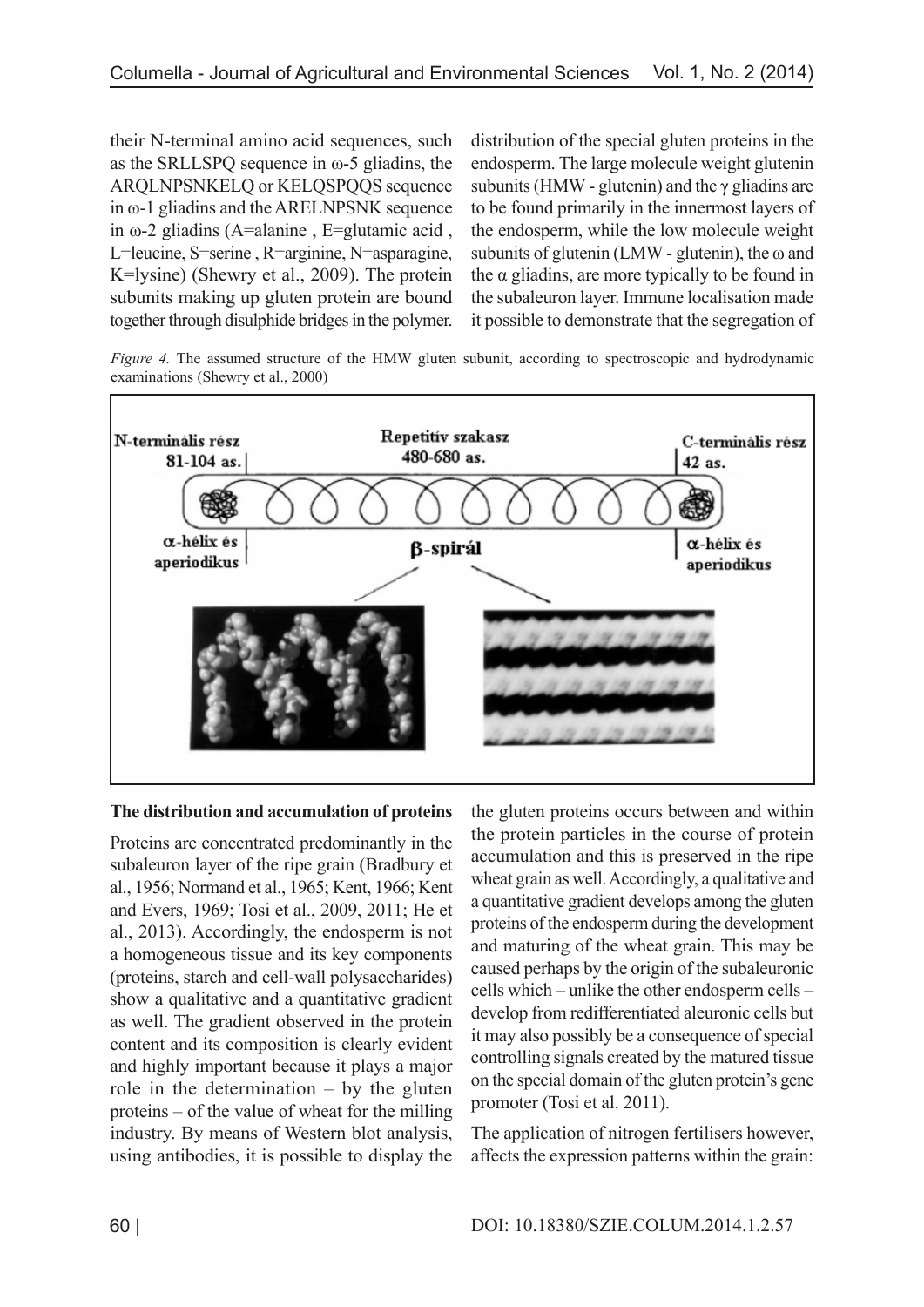

*Figure 5.* LMW glutenin subunits (Békés 2014) *Figure 6.* Gliadins (Békés 2014)

the ω gliadin genes got expressed mainly in the core of the endosperm rather than in the subaleuronic layer in the case of low N levels (100kgN-1), while in the case of high (350kgN-1) nitrogen levels they got expressed in the subaleuronic cells. (Wan et al., 2013b).

NIR spectroscopy may be an effective tool for monitoring the physiological processes of plants in terms of both qualitative and quantitative aspects also in regard to protein accumulation, the interaction between gliadins and glutenins and the development of the gluten network, while the spectrum also contains some additional hidden information that can be used for determining the degree of development of a particular wheat grain (Salgó and Gergely 2012).

### **The impacts of fertilisers/manure on plant development, yields and quality**

Excellent raw materials is the first prerequisite



for good bakery products. Of plant nutrients nitrogen has the most dramatic impact on both the quality and the amount of the yield. The application of a nitrogen fertiliser boosts protein content, the amount of wet gluten, vitrenousness and the thousand grain weight, indeed even the starch content of the grain (Pollhamerné 1973). The genetically determined quality of the various wheat varieties may only be attained by applying appropriate agronomical techniques. In the array of up-to-date agricultural techniques roper application of fertilisers is the means that can have the most profound impact on the quality and quantity of wheat yields. A number of authors have come to the conclusion that the improvement of the genetic stock contributes 30-50 %, while agricultural techniques contribute 50-70 % to increasing yields (Jolánkai 1985). Findings of long term experiments that have been continued in Hungary since 1967 at nine sites of different agro-ecological conditions, involving

*Figure 7.* A model illustrating the role of proteins making up gluten protein (Wieser et al. 2006)

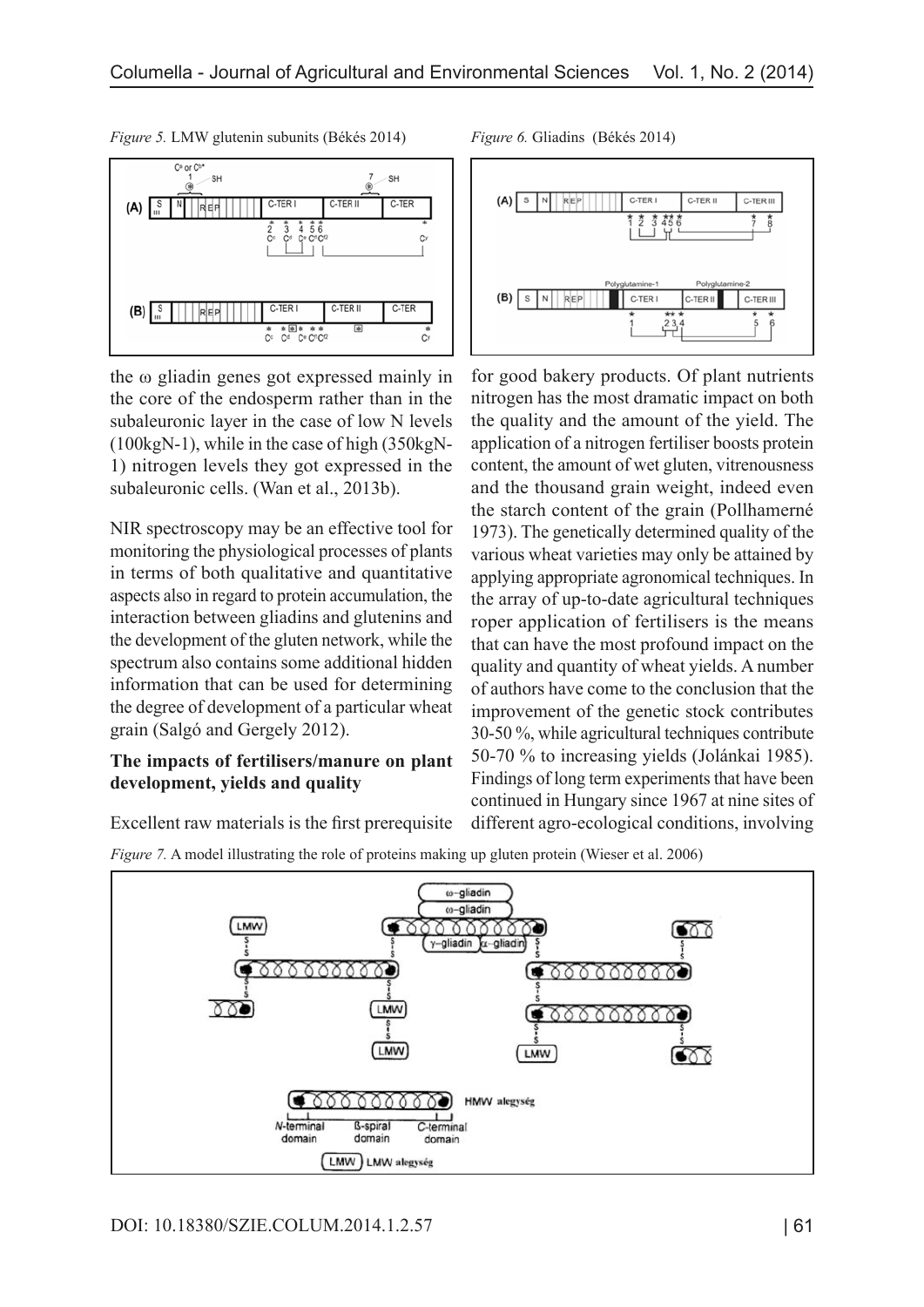long term N and P fertiliser experiments as well, show that increasing the amount of the P and the N fertiliser has a remarkable impact on the quantity, composition and quality of the yield, in comparison to the average of the data collected and evaluated during the first 20 years of the experiment (Ragasits et al., 2000). These impacts depend on the agro-ecological features of the area concerned. Even the application of a smaller dose of fertiliser triggers an increase in yield, while a higher dose generates a quality improvement as well.

In the case of winter wheat a harmonised supply of nutrients (NPK) is a dominant technique in crop production even in areas with favourable nutrient and water supply. Experiments carried out in 2001 showed an increase from the 3193 kg/ha average yield, without fertilisation, of the various wheat varieties involved in the trial, to 4 tonnes after the application of optimised quantities of fertilisers. Moreover, the application of fertilisers also affected, besides the quantity of the yield, the quality and the stability of the quality of the produce. The effects of the application of fertilisers are influenced by agro-ecological, biological and agro-technical elements (e.g. genotype, water supply, the preceding crop, the crop protection technology) (Pepó P. 2002, 2005, 2006, 2007). Nitrogen top dressing, even in doses as low as 40 kg/ha, but much more so in doses up to 80- 120 kg/ha, triggers yield increases even under very dry conditions. Experiments have shown that increasing doses of nitrogen top dressing can enable outstanding quality improvements even under unfavourable ecological conditions (Szentpétery 2004). It is also confirmed by the results of long term fertiliser application experiments set up back in 1967, that the decrease in yields caused by aridification can be alleviated by the application of the right doses of fertilisers. (Láng et al 2007.)

As a general rule, yields, as well as grain protein contents, are also increased significantly by irrigation besides the application of fertilisers. These details are highlighted by the experiments carried out by Pushman and Bingham (1976):

they applied fertilisers in amounts of 90 kg/ha, delivered to the experiment plots in the form of granules, as a result of which the yield increased by 12. 4 % and 6.1 %, while the grain protein content grew by 13.0 % and 33.7 % , without and with irrigation, respectively. The application of another dose of N fertiliser – liquid urea, in the form of top dressing during the anthesis phase – resulted in a 12.4 % and a 8.8 % increase in the amount of proteins with and without irrigation, respectively, along with a positive impact on the total amount of the yield as well. The significant difference in the yields and the protein contents of the produce of the different varieties resulted, in the case of each nitrogen treatment, in an inverse relationship between yield quantity and protein content. The amount of protein produced (N mass/unit of area) was similar in the case of every variety but the flour yield decreased as a consequence of the urea treatment. The differences between the varieties in terms of flour yield appeared to be stable and they were in no correlation with the thousand grain weight or with the bulk density. The bulk density may be a useful aid in the calculation of the flour yield on the basis of a sample taken from one variety but it would be probably misleading when it comes to comparing different varieties (Pushman and Bingham 1975). The test loaf volume increased as a consequence of the application of the granulated fertiliser. Urea top dressing had no such effect, despite the fact that it lead to increased flour protein content and decreased  $\alpha$ -amylase activity showing that the application of nitrogen fertiliser after flowering is somewhat belated if the aim is to improve the product's value for the baking industry (Pushman and Bingham 1976).

Berecz and Ragasits (1990) examined the impacts of N fertiliser applied in the form of ammonium nitrate, in various doses (80- 200 kg/ha), during different Feeks phases of flowering, in different distributions among the examined Feeks phases, on the dry matter accumulation in the winter wheat variety named Martonvásári-4 (*Triticim aestivum, L*.). In the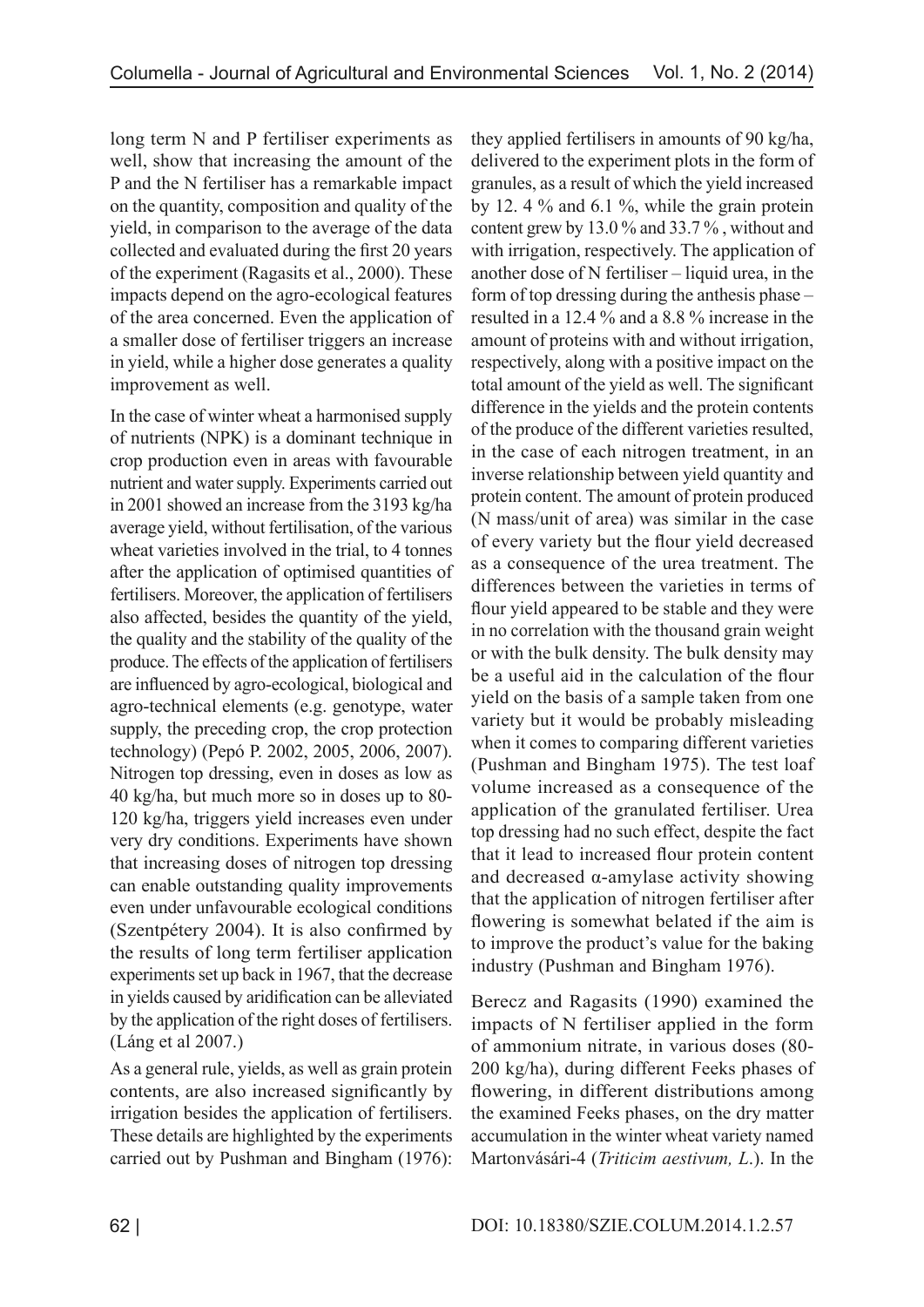initial growth phase neither the amount of nitrogen fertiliser applied, nor the timing of its application had any impact on dry matter accumulation. The plant's N accumulation positively correlated with the amount of N, with a 349.5 mg maximum amount per 10 plants when 200 kg/ha nitrogen was applied. Distributed application of the N fertiliser had no material impact on N accumulation. The grains' raw protein content increased along with the increase in the applied amount of nitrogen, but it was not affected by distributed allocation. The highest raw protein content was observed after the distributed application of 160 kg/he nitrogen fertiliser. The lysine and threonine content decreased as the raw protein content increased.

According to experiments performed by Győri (2006) the protein content determining the quality of wheat is radically increased by the application of a harmonised combination of nitrogen, phosphorous and potassium (NPK). This is also confirmed by the results of experiments carried out in 2001 and 2003, in the course of which the lower than 10 % protein content of the wheat produced on the control plot without fertilisers had been increased to 12 % or higher by the application of 60 kg/ha N+PK fertiliser. The wet gluten content of the produce on the control plots where no fertiliser was applied was below 25 %, while the application of 60 kg/ha N+PK resulted in a higher than 30 % wet gluten content in each of the experimental years. The application of the combined fertiliser in an 60 kg/ ha dose improved the bakery value of the output in the case of each of the varieties involved in the experiments, however, the application of a higher doses does not result in further improvements in the case of every variety. In the course of their experiments Tanács et al. (2006) found that the application of higher doses of fertilisers usually lead to higher wet gluten contents. Reliable wet gluten content increase was produced by the application of 40+40 kg/ha N, 40 kg/ha P, 40 kg/ha K. The application of fertilisers in combination with

fungicide treatments further increased the wet gluten contents. The baking value numbers were significantly different across varieties in both the annual evaluations and in the three-year averages in the wake of the treatments.

In experiments carried out by Szentpétery et al. (2005) increasing doses of nitrogen top dressing and their distributed application lead to quality improvements even in unfavourable ecological circumstances. In a series of experiments with the following doses: 40, 80, 120, 40+80 and 80 + 40 kg/ha the 120 kg/ha dose reduced the yield but in terms of total protein and gluten content the higher nutrient doses produced higher quality yields. Applying the amount of nitrogen used for top dressing in several rounds had a very positive impact on the crop. From the aspect of baking quality the growing amounts of fertiliser, particularly when applied in two rounds (one applied at a later stage) resulted in an increase in value. The best combination of treatments was the one (80+40 kg/ha) where a relatively large dose provided the wheat with the nutrient boost required for the first phase of its growth and the during the flowering phase another application of top dressing definitely helped the variant in coming closer to the maximum possible baking quality enabled by its genetic potential and the conditions of the given season. According to Fuertes-Mendizábal et al. (2010) the N-content of the wheat grain depends on the variant, the environmental impacts and the distribution of the applications of fertilisers. In comparing the response to increasing doses of nitrogen and to their application in different quantities at different times Soissons found that not only the increased amounts but also the distribution of their application over time had a positive impact on the quality of the wheat. Indeed, the distribution of the applications of a small total amount of nitrogen fertiliser over the growing season had an added positive impact in making the quality of the wheat more evenly balanced. The composition of the metabolic proteins remained unchanged regardless of the grains' nitrogen content, yet the amount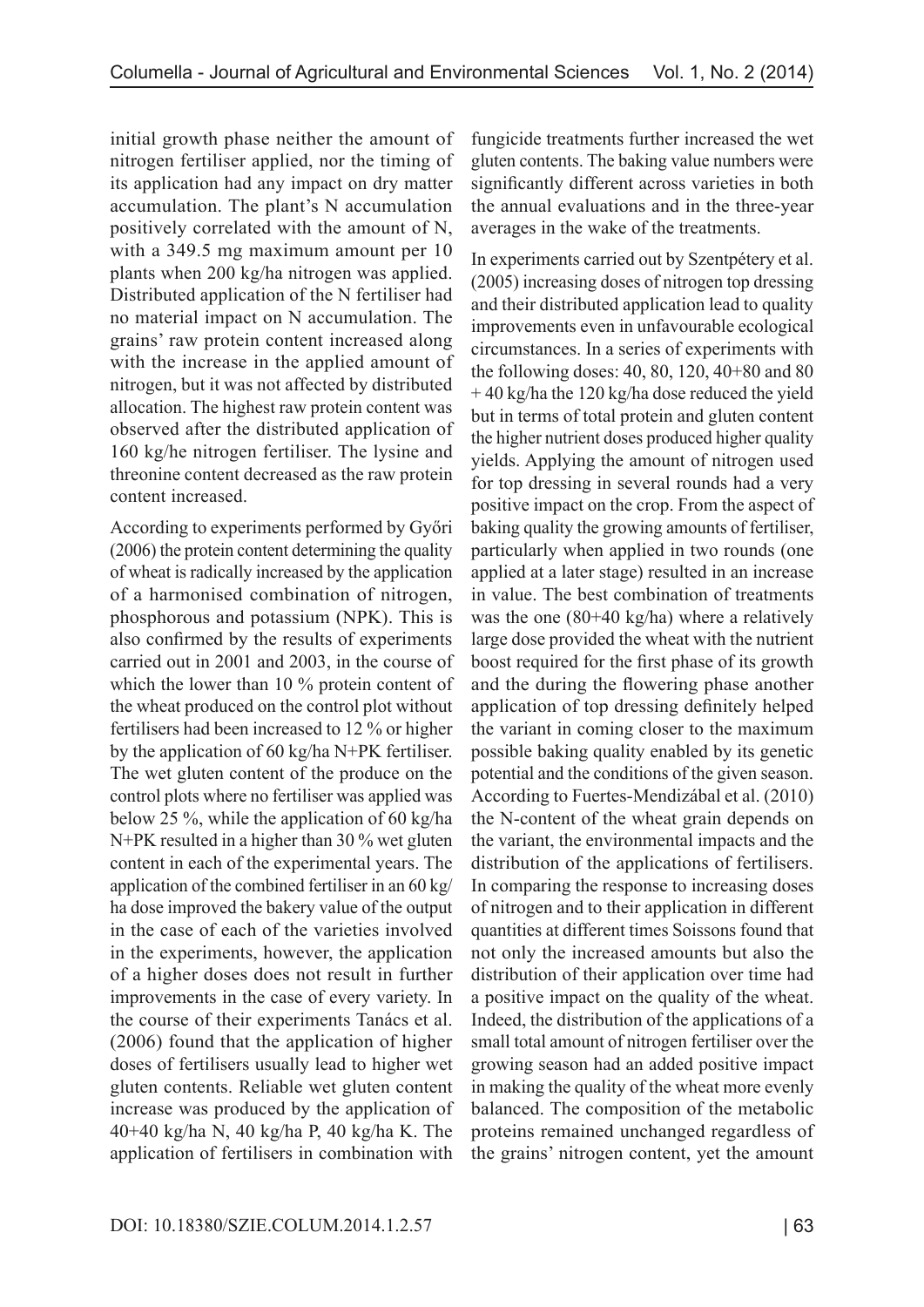of storage proteins increased along with the growth of the grains' nitrogen content. The flexibility, extensibility and strength of the dough improved dramatically, which was related to a slight increase in the glutenin fraction whereby it exceeded a certain threshold, indicating that a higher degree of glutenin polymerisation explains the improvement in quality. Both the raising of the doses of the N fertiliser and the distribution of the applications of the given amount over time, led to an increase in the amount of HMW-GS, enabling to the forming of an increased number of disulphide bridges, leading, in turn, to a higher degree of polymerisation which may ultimately drive the improvement in quality.

Raising the doses of the N fertiliser (from 0 to 288 kg/ha) resulted in an increase in the proportion of gliadin proteins and the extensibility of the dough (Godfrey et al., 2010). The flour ground from wheat produced on a field where 192 kg/ ha N and 0 kg/ha S fertiliser had been applied was similar in quality to the flour made from wheat grown in a field where a total of 192 kg/ ha N and 53 kg/ha S fertiliser had applied. The share of ω-gliadins however, increased and the strength of the dough was similar to that of the doughs made from wheat grown with smaller doses of N fertilisers. The N content of wheat grown on fields after the delivery of 35 t/ha farmyard manure equalled to that of wheat grown on fields where 144 kg/ha N fertiliser had been applied, indicating that most of the nitrogen present was not available for the wheat plants. The protein composition of the flour ground from wheat grown on this plot and the parameters of the dough produced from that flour were similar to those of flour and dough made from wheat of similar N content grown on a field enriched by conventional farmyard manure. Similar differences were observed in terms of the grains' N content, protein composition and functional attributes between wheat produced by organic farming and wheat grown by conventional techniques.

The protein content of grains is of relevance not

only for the purposes of the baking industry but also from the aspect of crop production. Ayers et al. (1976) examined the relationships between grain size, total, fractional and individual protein compositions and the viability of the seedlings in winter wheat (*Triticum aestivum* L.) in response to the application of urea top dressing. They found that there was a close interrelationship between the viability of the seedling and the total protein content of the grain and of the endosperm. The viability of the seedling was greatly affected by the relative proportions of the salt solutionsoluble and the salt solution insoluble fractions in the endosperm. The majority of the individual proteins separated by SDS gel electrophoresis both the endosperm's proteins that are soluble in a thin salt solution and those that are not – positively correlated with the seedlings' viability. In the growth experiments while the weight and protein content of the grains of high protein contents decreased more rapidly than did those of the low protein grains, no such difference could be observed in the relative growth rates or the leaf surface area ratios. The ratio of the insoluble to the soluble proteins did not change along with changing grain sizes, but this ratio increased after the application of urea. The N content of the gliadin fraction grew in response to the application of N fertiliser, and upon the combined application of urea top dressing and herbicides in sub-toxic amounts the N content of the gluten fraction decreased.

Monitoring the biosynthesis of gluten forming polypeptides shows that small amounts of gliadin and glutenin monomers can be identified in the early stages of grain development but the bulk of these proteins is synthesised during later stages of development. Most experts think that the synthesis and accumulation of glutenin polymers begins later than that of monomers and this is confirmed by the conclusions drawn from experiments. It has been found that during the initial phase of protein synthesis the monomers are in a "free" state and it is not until later stages that polymeric glutenin can be identified. The HMW glutenin subunits are synthesised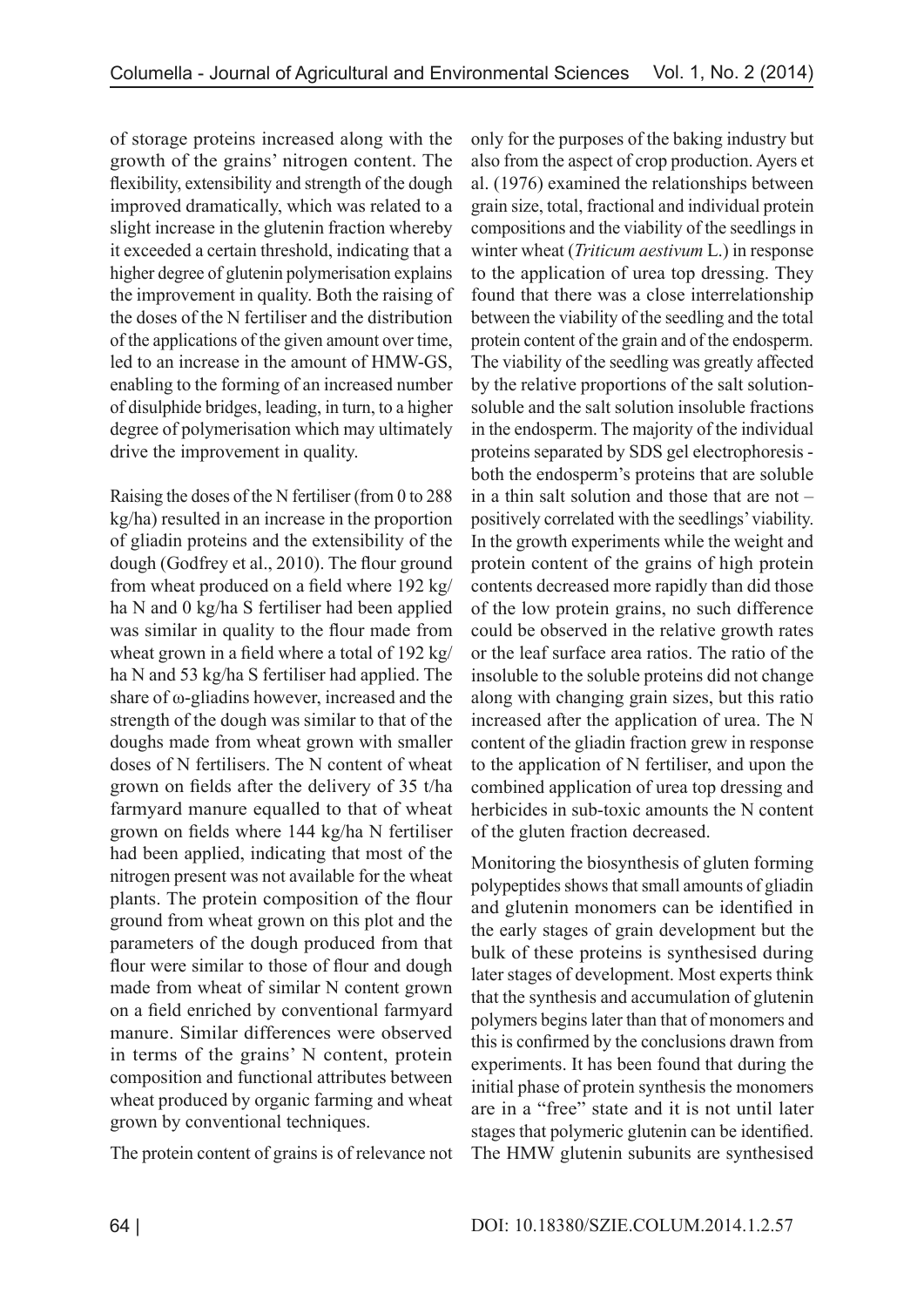concurrently and the quantity is dominated by polypeptides encoded by chromosomes B and D. Although there may be significant differences between specific varieties in terms of total protein quantity, gliadin, glutenin and the individual gluten-forming polypeptides, the curve of the accumulation of the various protein components – in terms of protein mass/grain – is of a similar sigmoid shape (Abonyi et al. 2007). The experiment conducted by Liu et al. (2007) showed that the application of a N fertiliser ( (0, 120, 240 and 360 kg/ha urea) resulted in a significant increase in the albumin and globulin content during the early stage of the grain-filling period but this impact gradually dampened later on. The different doses of N had no perceptible impacts on the albumin and globulin content by the ripening of the grains. The application of N fertiliser resulted in increased levels of both gliadin and glutenin. The latter increased by a somewhat higher percentage therefore the glutenin to gliadin ratio increased to some extent. The N treatment also raised the flour's wet gluten content whereby it extended the farinographic dough forming time, increasing the its stability and longevity.

Two-dimensional gel electrophoresis has shown that the application of fertilisers after flowering causes changes to the proteome that has a profound impact on the quality of the flour and on immunogenicity (Altenbach et al. 2011). The supply of mineral nutrients has a great impact during grain development on the protein content and composition of the flour ground from the grains which, in turn, affects the quality and the immunogenic potential of this economically highly valuable commodity. As a result of the complexity of the wheat flour proteome it is difficult to precisely identify the impacts of mineral supply on the composition of the protein. The use of tandem mass spectroscopy (MS/MS) has improved the identification of flour proteins and the comprehensive proteome maps of flour ground from an American wheat (Butte 86) are now available. All of these make it possible to document the changes taking

place in the individual proteins of flour that are caused by the application of fertilisers. The Butte 86 wheat variety was treated with fertiliser after flowering, while the same variety was also grown on a control plot. Quantitative 2D gel electrophoresis was applied in order to determine the protein compositions of the resulting flours. The treatment was found to have caused significant changes to the proportions of 54 individual proteins. The ratios of most of the omega-gliadins, the HMW-GSs and the serpins (serine protease inhibitors) as well as those of some alpha-gliadins increased as a result of the treatment. By contrast, the ratios of alpha-amylase/protease inhibitors, farinins, purinins and puroindolines decreased. The ratios of a number of low molecule weight glutenin subunits (LMW-GS), globulins and enzymes also increased. The HMW-GS to LMW-GS ratio increased from 0.61 to 0.95, while the gliadin to glutenin ratio grew from 1.02 to 1.30 in response to the application of fertilisers. Since the protein content of the flour doubled (from 7 % to 14 %) in response to the application of fertiliser after flowering, the absolute quantities of most types of proteins increased. The data indicate that the flour proteins may change in response to the application of fertilisers after flowering in line with the amounts of sulphur containing amino acids (Cys and Met).

The dosages of N fertilisers have a significant impact not only on protein content but – through the protein content – on the alcohol yield as well. Using two varieties Kindred et al. (2008) found that an average of 10 kg of protein increase per tonne resulted in a 5.7 litre decrease in the alcohol output. The genotype had only a minor impact on the protein content. The two varieties responded to the application N in the same way, i.e. the interaction between the application of fertiliser and the wheat variety had no impact on either attribute being examined. Accordingly, in the case of the different grain protein levels the scientists found similar differences between the starch contents and consequently in the alcohol yield as well. An examination based on size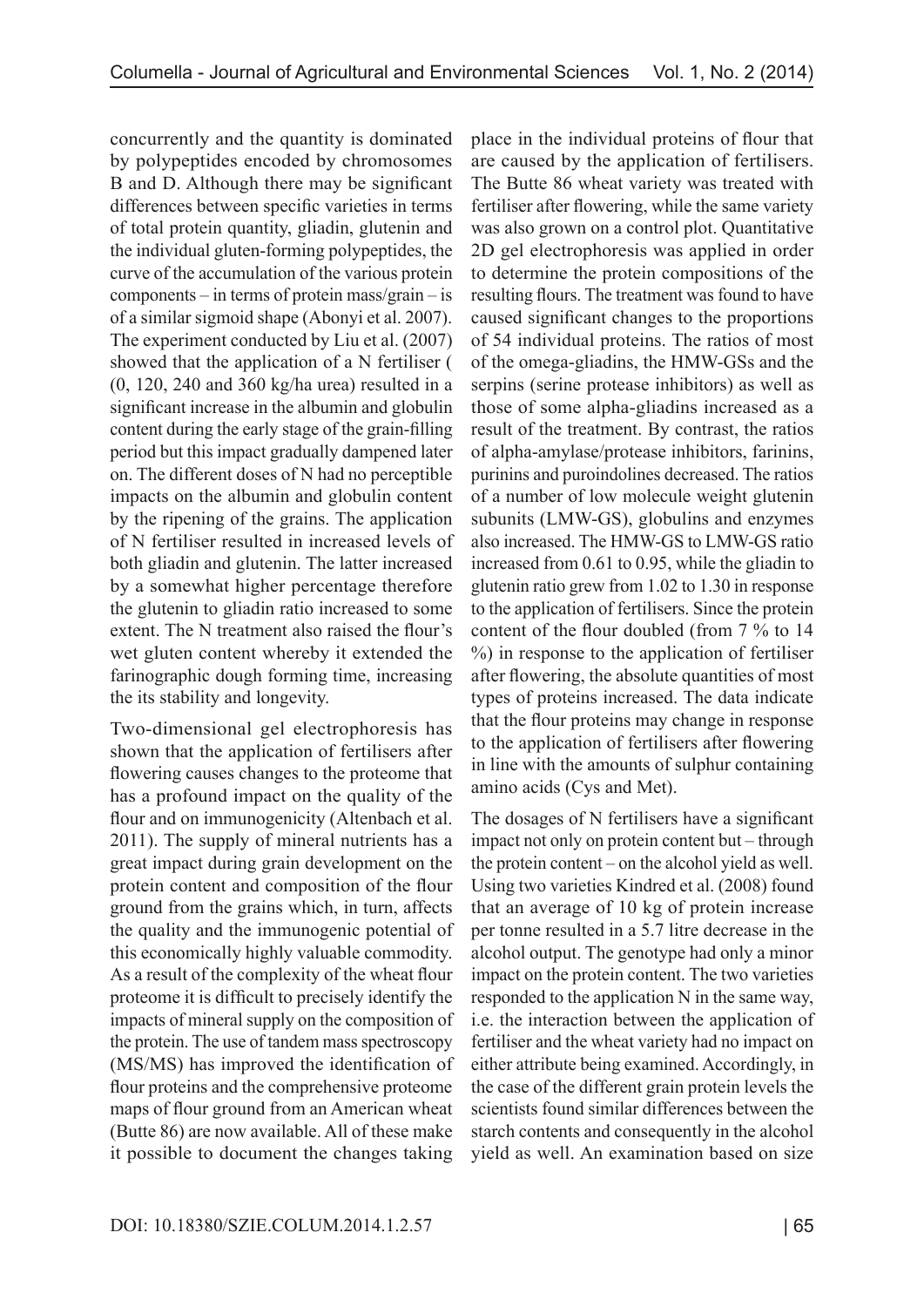exclusion chromatography revealed that upon each gram increase in the total grain protein the amount of gliadins grew by 0.56 g, i.e. gliadins made up the most important storage protein as regards mass itself. All of these findings indicate that plant improvement with the aim of reducing the grain's gliadin content reduces the total amount of grain protein and increases the alcohol yield. It has been proven statistically that the economically optimum amount of nitrogen is close to the amount that produces the maximum amount of alcohol.

### **The impacts of fertilisers on gene expression controlling**

Gene expression in wheat is affected heavily by the application of farmyard manure or fertilisers (Lu et al. 2005). The greatest impact on yield and quality is produced by nitrogen, therefore the adequate and accurate planning of the application of N fertilisers is crucial for agriculture as well as for environmental protection. Nonetheless, we still know fairly little about the impacts of different doses and forms of nitrogen on gene expression in the case of field-grown cereals. Samples originating from the Rothamsted Broadbalk winter wheat experiment and from three other experimental fields were examined using the EST (expressed sequence tag) based wheat microarray technique, finding that the various genes responded to nitrogen delivered in the form of farmyard manure or fertiliser with surprisingly different expression levels. A number of genes showing different gene expression levels are known to participate in N metabolism and in the synthesis of storage proteins. Others play hitherto unknown roles which may be a suitable subject for future research. Typical gene expression may be used for distinguishing between organic and conventionally grown wheats.

The controlling of one of the new  $\omega$  gliadin gene families is largely influenced by the N supply in the course of grain development (WAN et al. 2013a). A total of 6 different wheat varieties were grown at Rothamsted with different (100, 200 and 350 kg/ha) N treatments in 2009 and 2010. The gene expression of the developing wheat grains were described using the Affymetrix wheat GeneChip® on the 21<sup>st</sup> day after flowering. Of the 105 transcripts 4 – whose transcription was significantly overridden by  $N$  – were identified as γ-3 hordein. The identification of the expressed sequences prove that their amino acid sequences were different from those of the earlier described (typical) γ-gliadins, representing a new family of γ gliadins. The transcripts were examined during the ripening of the wheat grain using the technique called Real time reverse transcriptase PCR method on the 14<sup>th</sup>, 21<sup>st</sup>, 28<sup>th</sup> and 35<sup>th</sup> day after flowering and they found this transcription to be the most abundant on the  $21<sup>st</sup>$  day which is when it responded most markedly to N treatment. As many as four new  $\gamma$ -globulin genes were isolated from the wheat variety Hereward and from the close relative species *Aegilops tuschii* and *Triticum monococcum,* with the PCR technique, while three such genes were identified from the wheat (Chinese Spring variety) genome sequence database. The amino acid sequence associated with the seven genes so identified revealed that they displayed a mere 44.4-46.0 % correspondence to the typical γ-gliadins but there was a 61.8-68.3 % match with the  $\gamma$ -3 hordein sequences of the wild barley species *Hordeum chilense*. The new γ-gliadin gene was localised in the first chromosome group (1, 1B, 1D)

## **Other factors' impacts on the quality and quantity of the yield**

According to Van Lili et al. (1995) the baking industry is supplied with flour of rather widely varying quality, as a consequence of environmental impacts affecting both yield quantities and technological quality, having a negative impact on the market value of wheat. The baking quality of flour may be affected by a variety of genetic and environmental factors. Yields and protein quantities (concentrations) are affected by environmental impacts while dough quality is determined predominantly by wheat's inherited qualities.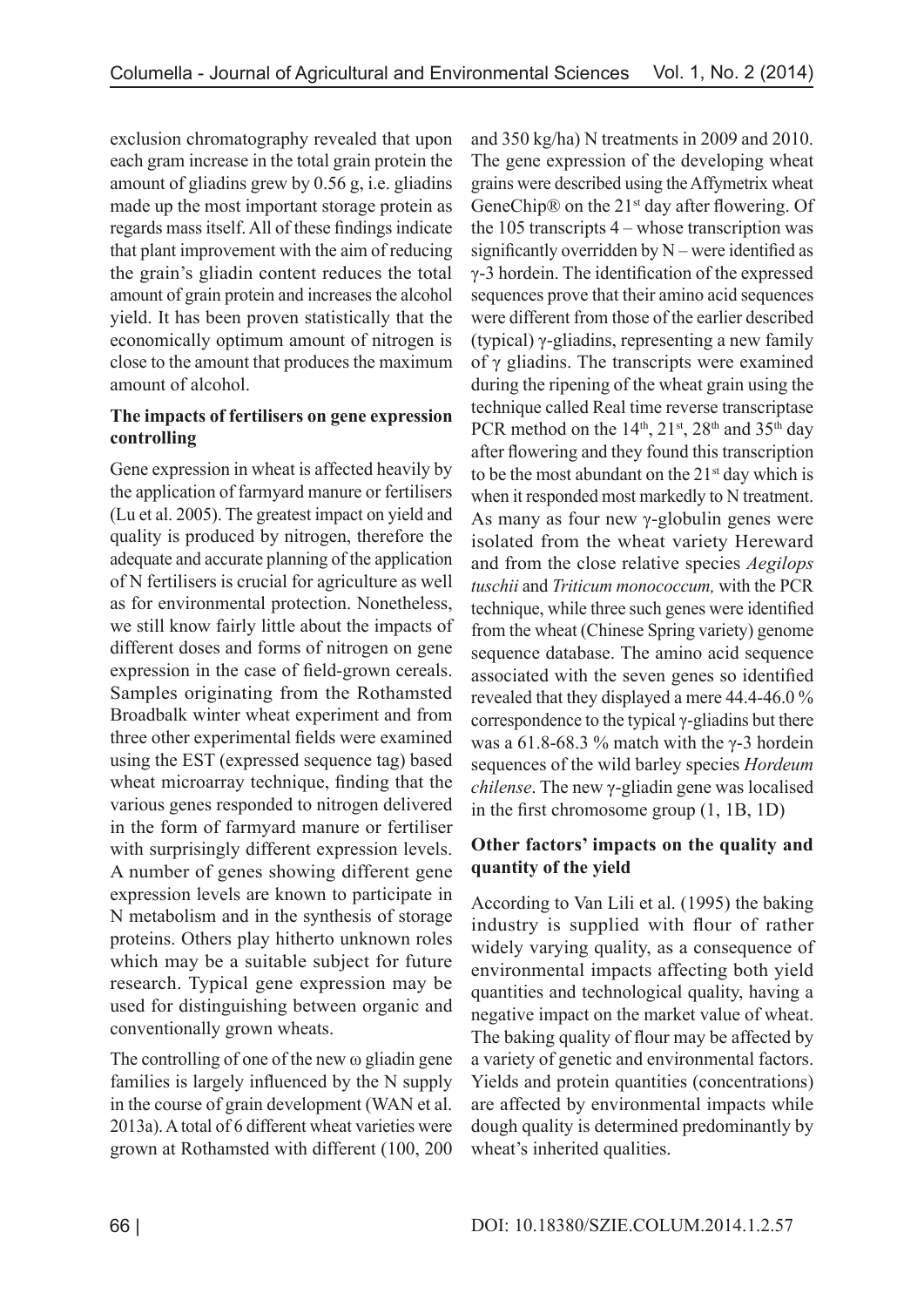According to Dupont and Altenbach (2003) when the grains are filling up environmental factors have a major impact on both yield and flour quality. Environmental variables (temperature, water and nutrient supply) affect the duration and ratios of the growth and development of wheat, the accumulation of protein and the deposition of starch in unique ways, through various mechanisms. The environmental impacts are added to gene expression's internal chronological pattern in the course of the development of wheat. Comparisons of genetic and proteomic research to experiments carried out under controlled environmental conditions may reveal the complex pattern of gene expression during the development and maturing of the grain, identifying the key controlling processes that are affected by environmental impacts and demonstrating the molecular foundations of the impacts of environmental factors on flour quality and composition.

According to Borojevic and Williams (1982) choosing the best variety for the given environmental conditions is a crucial prerequisite for maximising the yield. This is said because it is the genotype that most dominantly determines the number of grain per ear ratio, the thousand grain weight, resistance to diseases and endurance, just like the yield level. Experiments conducted over a decade showed how the interaction between genotype and environment affect the parameters that determine the plant's nutrient absorption and source capacity and their impact on the yield. In relation to leaf area index (LAI) and leaf area durability (LAD) the "year effect" is more important than the genotype or the year or the interaction between the two. Environmental factors had a greater impact on source capacity than on the factors relating to the utilisation of nutrients. The direct impacts of other variables differed across varieties: some had positive, others had negative direct impacts on yield. Of the climatic impacts only higher numbers of sunny hours in May and June showed a positive correlation with yield, for instance during the period of the formation of the reproductive cells,

fertilisation and grain filling.

The impacts of the different years on the quality of the produce manifested in different ways in the case of wet gluten content and valiographic value. Experiments showed that while in the case of the examined varieties the wet gluten content could be kept at a high level – subject to the year effect – in the premium quality category, the valiographic value number was much more exposed to the year effect, ranging in a very wide interval of 39 (C1) to 80 (A2) even in the case of suitable application of fertilisers or manure. Experiments proved that in years of drought the process of grain fill-up was disrupted, the required gluten composition could not develop and no favourable gluten skeleton could grow (Pepó P. 2004).

The application of N fertilisers combined with farmyard manure increases gluten content and the farinographic value, and even the Zeleny number grows substantially. When N fertilisers are applied in low doses no general improvements are observed despite the favourable impacts of farmyard manure. These results were found in an experiment carried out on Ramann brown forest soil of average K supply, low phosphorous level and medium N content (Kismanyoky and Ragasits 2003). The experiment conducted at Keszthely examined how the application of farmyard manure and N fertiliser affects wheat yields and quality, applying 0-200 kg/ha N fertiliser and 100 kg/ha phosphorous (P2O5) and 100 kg/ha potassium (K2O), farmyard manure, straw manure and green manure, along with a control plot without manure or fertiliser. The application of N fertiliser had a profound impact on yield (the control 1.98 t/ha yield was tripled by the application of 200 kg/ha N fertiliser). The treatments had a marked impact on the quality of wheat as well. Grain weight, protein content, gliadin composition and content are affected in different ways by the temperature and the nitrogen supply. Higher temperatures and more ample nitrogen supplies raise the ratios of proteins and gliadins in the flour, while at the same time higher temperature has an adverse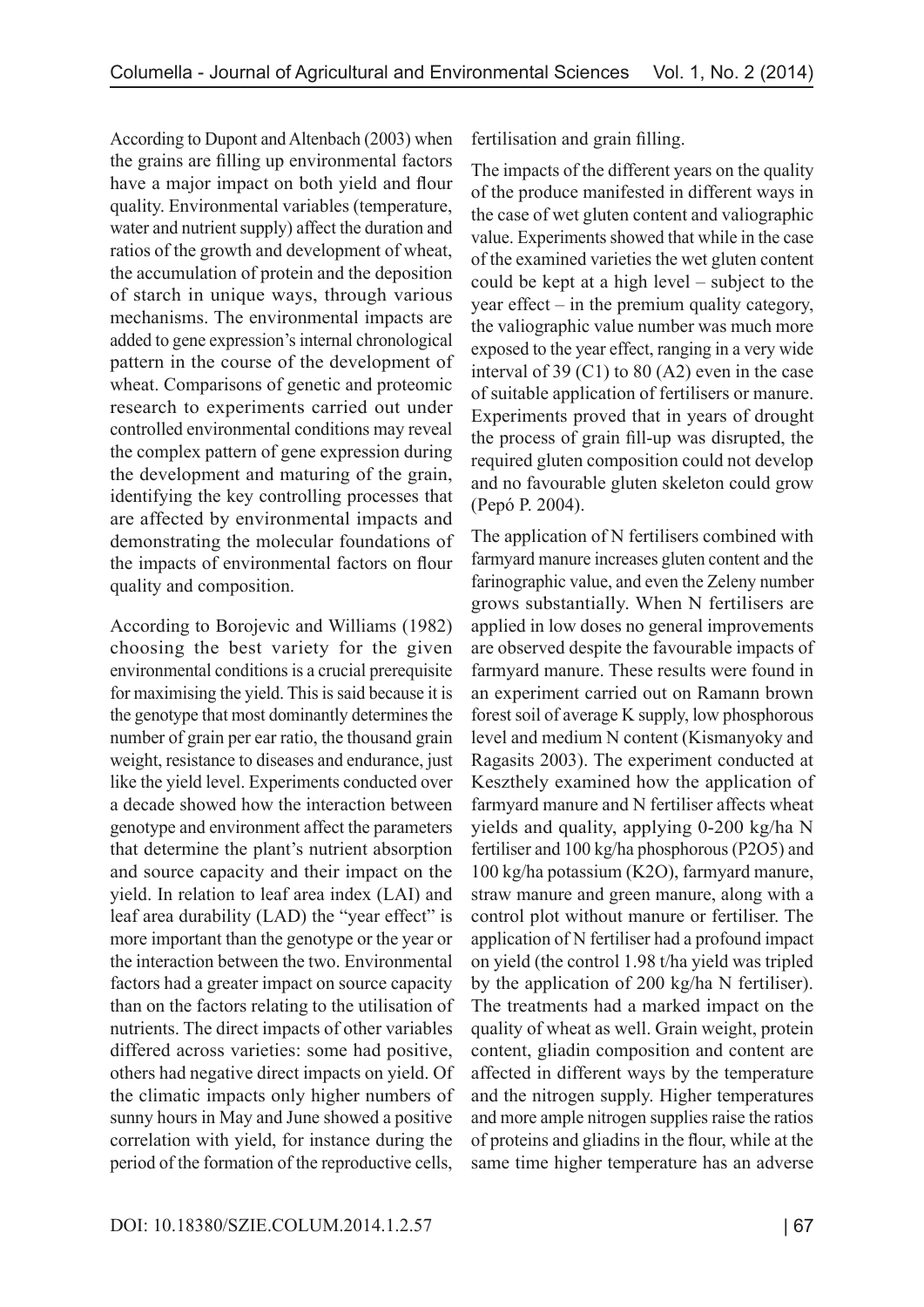impact on the quality of proteins or gliadins, while these are favourably influenced by ample nitrogen supply. Both factors increase the ratios of ω gliadins within the total gliadin content, while the ratio of  $α$ - and  $β$ -gliadins increases as the temperature rises or the supply of nitrogen decreases. The proportion of γ-gliadins is reduced by higher temperatures and it is increased by higher nitrogen supplies. Unlike the total amounts of proteins or gliadins accumulated in the grain, the different impacts of temperature and nitrogen supply on the ratio of gliadin within the proteins contained in the flour and on the relative proportions of the different gliadins can be explained. The two approaches are found to supplement one another at the level of flour and grain, the first can be used for describing the raw material, while the other can be used in understanding and modelling the variants of grain composition. (Daniel and Triboi 2000)

Gliadin content and composition at harvest time play a key role in determining the attributes and utility of wheat flour. An increase in temperature after flowering results in increased daily gliadin accumulation and in reduced periods of gliadin accumulation during the day. This impact is more marked in the case of the α- and the βgliadins, than in that of the ω-gliadins. The application of nitrogen fertilisers increases the rate and duration of accumulation within a day. The N level before flowering affects the impact of N supply at flowering. The N supply has a relatively greater impact on the accumulation of ω-gliadin than on that of α-, β- and γ-gliadins. The final composition of gliadins is affected by the ratio of accumulation and the duration of synthesis, which, in turn, is determined by the timing of the beginning and the end of the period of synthesis. The dynamic allocation across the various gliadin fractions – which may be described from the aspect of thermal treatment – is suitable for modelling the gliadin content and composition of wheat (Daniel és Triboï 2001).

The impacts of the application of nitrogen fertilisers, the temperature after flowering,

and dry spells are reflected by winter wheat's (*Triticum aestivum* L.) dry matter accumulation kinetics, the total N quantity and the relative proportions of the protein components (albumins, globulins, amphiphile compounds, gliadins and glutenins). Temperature or water supply effects applied during the post-anthesis period have no significant impact on the kinetic of the accumulation of the protein fractions, while the application of nitrogen fertilisers have a profound impact on the duration of the accumulation of storage proteins and their relative proportions. The accumulation of albumin-globulin proteins takes place during the early phase of grain development. The rate of the accumulation of this fraction significantly decreases after flowering (at about 250°Cd), when the intensive accumulation of storage proteins (albumins and globulins) begins. Simple allometric relationships exist under different environmental conditions between the total N per grain and the quantity of each protein fraction. The process of N distribution is not affected by post-flowering temperature or drought, or by the timing of the application of N fertiliser or its dose. Changes in the composition of protein fractions are affected primarily by the total N accumulated during the grain-filling phase (Triboï et al. (2003).

The impacts of mineral nutrients and temperature on the accumulation and composition of wheat grain proteins and on its baking quality were studied under controlled circumstances (Dupont et al., 2006). At controlled daytime and overnight temperature of 24°C and 17°C respectively (24/17°C), the continuous supply of nitrogen, phosphorous and potassium fertiliser (N:P:K=20:20:20 ) in a drip irrigation system after flowering increased the rate of protein accumulation, doubled the ratio of flour protein and slightly increased the grain weight. By contrast, post-flowering NPK treatment had nearly no impact at all on the rate or duration of protein accumulation or on the ratio of flour proteins when the nutrients were supplied in parallel with a high temperature treatment (37/28°C). The 37/28°C treatment shortened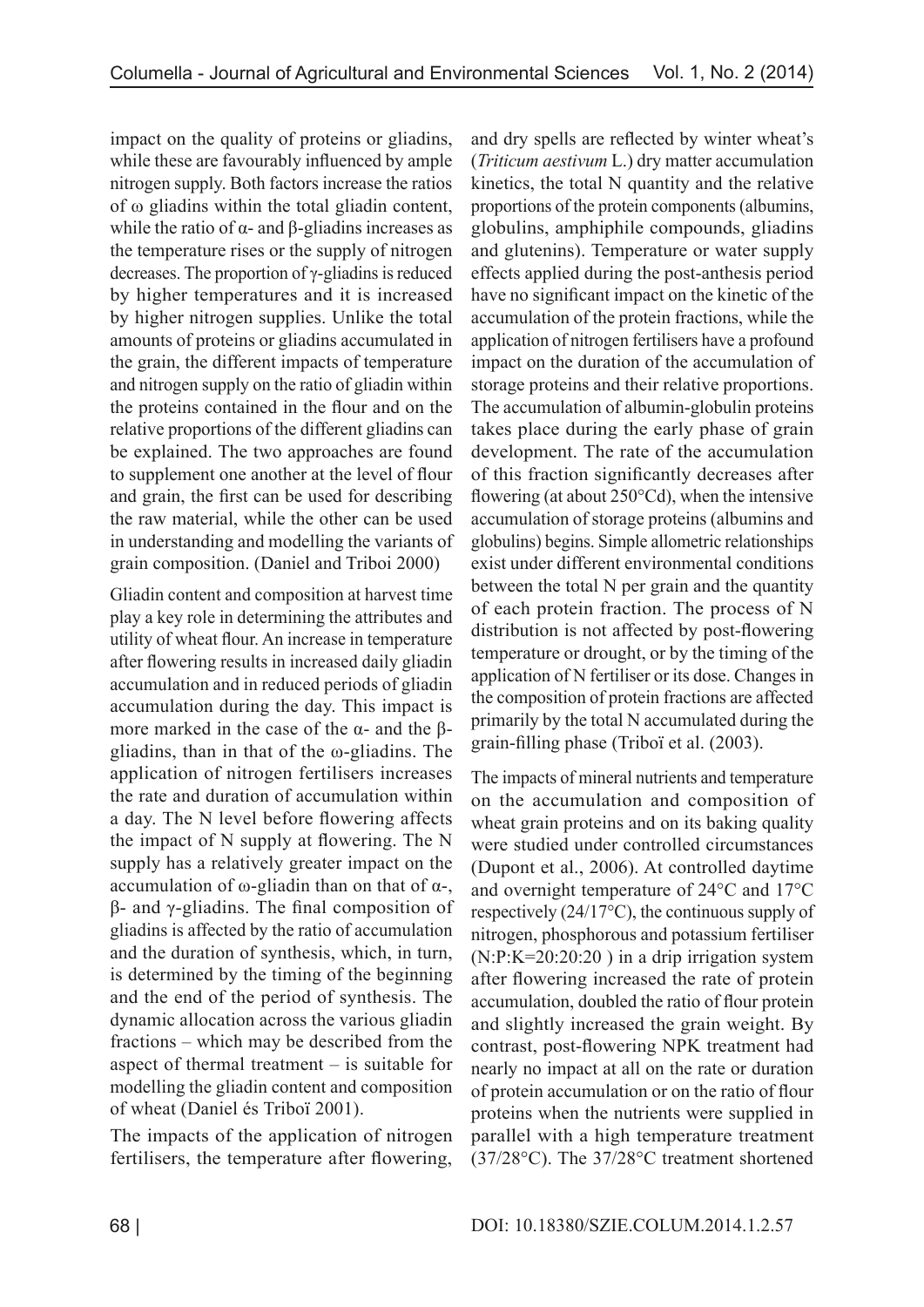the period of grain fill-up, along with the period of dry matter accumulation and reduced the grain weight by 50 %. In the case of the 37/28°C temperature regime the rate and duration of grain protein accumulation and the quantity of total protein per grain was similar – with or without NPK supply – to the above characteristics of the wheat yield produced by wheat raised under a 24/17 ºC temperature regime but without NPK treatment after flowering. The transcription and the protein profile studies confirmed that the 37/28 ºC treatment shortens the development period without disruption of the coordinated synthesis of gliadins and glutens, although some specific impacts of the supply of NPK fertiliser and the temperature on the relative amounts of certain gliadins and gluteins could be observed. The transcription levels of the  $\omega$ -gliadins, the α-gliadins and some high molecule weight glutenin subunits (HMW-GS) dropped during the 24/17 ºC temperature treatment without the application of NPK after the flowering phase, while the transcription level of the low molecule glutenin subunits (LMW-GS) and the γ-gliadins changed only modestly. The two-dimensional gel electrophoresis examination showed that the relative quantities of a number of ω-gliadins, α-gliadins and HMW-GS were lower without than with NPK treatment after flowering, whereas the relative quantities of the majority of the LMW-GSs were lower after NPK treatment. The impact of the temperature on the relative quantities was usually less dramatic than that of the application of NPK. The relative quantities of some α-gliadins and the HMW-GS were higher at 37/28 ºC with and without NPK treatment after flowering than at 24/17 ºC without NPK, while at 37/28 °C the relative quantities of the majority of the LMW-GSs decreased. The test loaf volume was in correlation with the ratio of flour protein, regardless of temperature treatment, but the highest kneading tolerance indices were measured in the case of the flours ground from wheat grown at 24/17 °C with the application of NPK treatment as well.

#### **Transgenic strains to improve wheat quality**

Some experiment findings show that it is possible to create transgenic wheat strains whose grains make higher baking quality flour. The transgenic wheat strain identified as B73-6-1 developed and described by British scientists includes the original HMW-glutenin gene (*1Dx5*) in 10-15 extra copies, increasing the amount of the protein encoded in the gene to about four times the original quantity. The technological and rheological attributes of this transgenic wheat strain were studied at Martonvásár between 2000 and 2002, comparing them to the non-transgenic control. The results show that the transgenic and the associated functional attributes are reliably passed down through a number of generations. No differences could be identified between the yields of the transgenic and the original genotypes, but in terms of grain hardness and grain size there were genotype related differences. The transgenic strain grew harder but smaller grains. The transgenic B73-6-1 plants tended to have higher protein contents than the control (L88-6) but the difference was not statistically significant. By contrast, the amount of the *1Dx5* HMW glutenin subunit and the *Dx/ Dy*, the HMW/LMW and the glutenin/gliadin ratios increased by a significant 400 %. At the same time, the wet gluten ratio and the SDS sedimentation index decreased. The attributes of the flour changed owing to the changes in the protein matrix structure, caused by the altered x:y ratio of the HMW-GS. The attributes that characterising the stability and strength of the dough showed that the dough made with the flour ground from B73-6-1 was stronger but it was less extensible. The flour produced from this transgenic strain may be suitable for improving lower quality flours (Rakszegi et al. 2005). A bread cereal (Cadenza) (*Triticum aestivum*) was transformed by the albumin gene encoding the 35 kDa AmA1 grain protein with a high level of essential amino acids, contained in a cockscomb species (*Amaranthus hypochondriacus*). The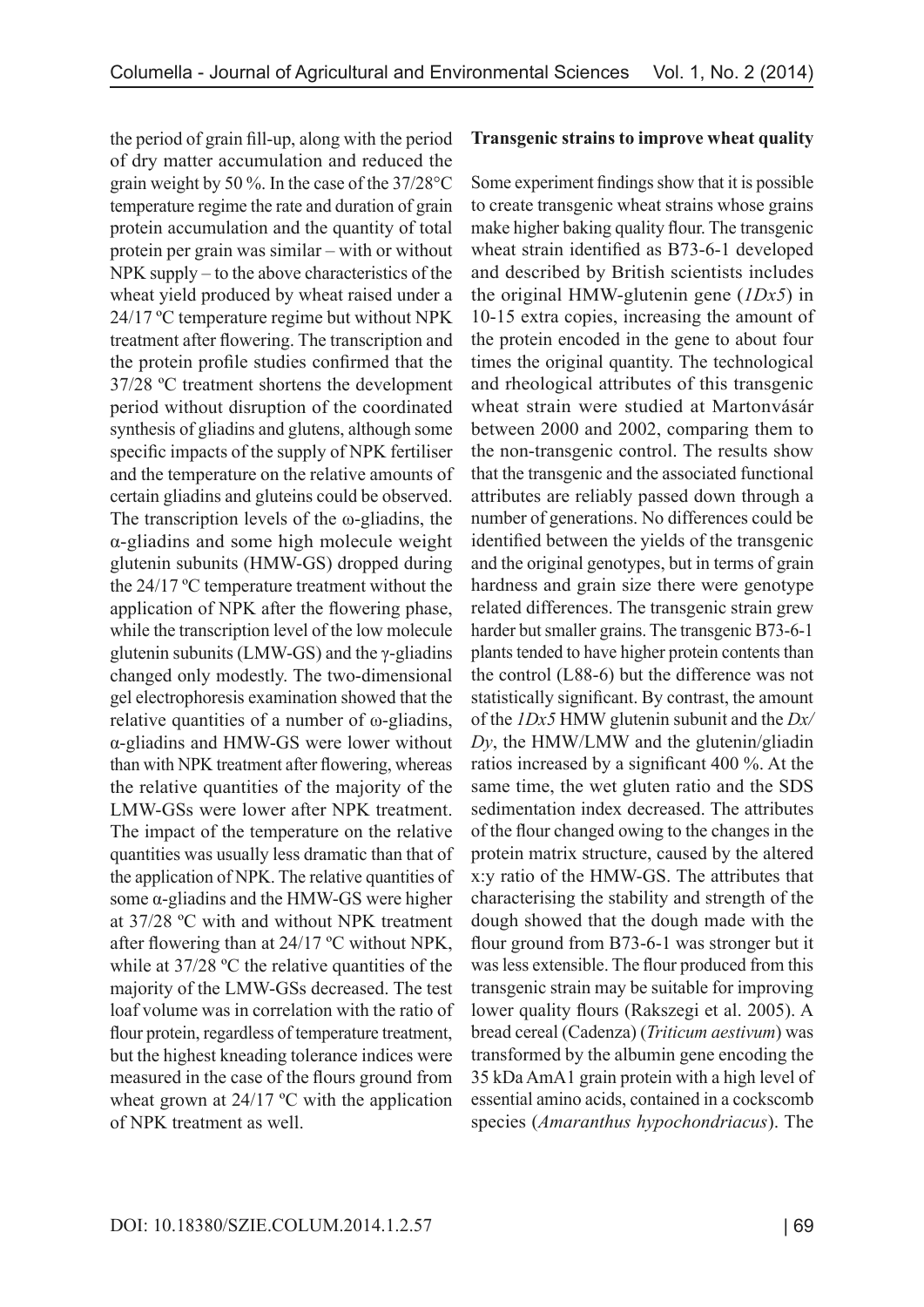Southern-blot analysis of the T1 line proved the integration of the alien gene while the Rt.- PCR and Western-blot analyses of the samples confirmed the transcription and translation of the same transgenes. The impact of the extra albumin protein on the attributes of the flour – ground from grains propagated from the T2 line – were identified by examining the total protein content, the essential amino acid content and the polymer/monomer and HMW/LMW ratios. The findings showed that not only the essential amino acid content may be increased but some parameters relating to the quality of the flour can also be improved by the expression of the AmA1 protein. (Tamás et al. 2009.)

### **Environmental aspects**

Studies performed by Ragasits et al. (1996) have proved that different forms of nitrogen (ammonium nitrate, AN, urea (Formurin/FO) and paraffin coated urea (Paramid/PA) have an impact on nitrogen leaching and nitrogen absorption but they have no effect on yield or baking quality in the case of winter wheat, therefore their use may be justified more by environmental than by direct economic considerations. One of the most favourable attributes of slow-release N fertilisers is that they provide a steady nitrogen supply, while reducing the risk of N leaching. The application of FO and PA in the late autumn resulted in 38 % and 15 % lower N-minimum percent levels in the top 90 cm soil layer, respectively, than did the application of AN. The N-minimum level was not excessively high in this layer in the control plots. The differences between the nitrogen supply levels were reflected by wheat's nitrogen uptake as well. After AN or PA treatment the rate of nitrogen uptake was similar in both the stem growth and the flowering phases but when FO was applied, the N uptake slowly decreased during the life of the wheat plants. Nonetheless, the yields were not influenced by the form of N supply. The baking quality was not affected more favourably by the slow-release N fertilisers than by the application of AN. An amount of 160 kg/ha of N was required for reaching the maximum wet gluten content, Zeleny number and valorigraphic value. Neither FO, nor PA treatments resulted in significant differences in the above parameters in comparison to the AN treatment.

The application of N fertilisers is a costly technique for the farmer and at the same time the leaching of N, the consumption of fossil fuels during the production and delivery of the fertilisers as well as the  $N_2O$  emission from the soil during denitrification may also entail environmental impacts. The development of N-efficient cultures will provide farmers with economic benefits and helps reduce the environmental loads entailed by the application of excessive amounts of N fertilisers. It is concluded that (i) increased root length density (RLD), (ii) the stalk's high nitrogen absorbing capacity perhaps in combination with a high maximum N uptake ratio, (iii) the low N concentration of the leaf blade, (iv) more efficient N remobilisation capability from stalk to grain after flowering but reduced efficiency of N remobilisation from leaf blade to grain, both preferably together with delayed senescence and (v) the grain's lower N concentration may be particularly crucial in the efforts at attaining high nitrogen use efficiency (NUE) in the case of wheat varieties grown for livestock feed, and (vi) in the case of bread wheat varieties the high NUE may be accompanied by the highly efficient uptake and assimilation of N, with high efficiency in N remobilisation after flowering and/or special grain protein compositions (Foulkes et al., 2009).

## **Health implications**

The processing industry and food allergy research are avidly interested in wheat ω-gliadins. The ω-5 sub-group is particularly important, owing to its role in the development wheat-dependent exercise-induced anaphylaxis (WDEIA) (Morita et al., 2003; Matsuo et al., 2005). This allergic response occurs when wheat was digested by the sensitive individual before physical exertion and the symptoms may be extremely acute – in some cases fatal (Palosuo et al., 2001; Morita et al., 2003). Similarly to the other gluten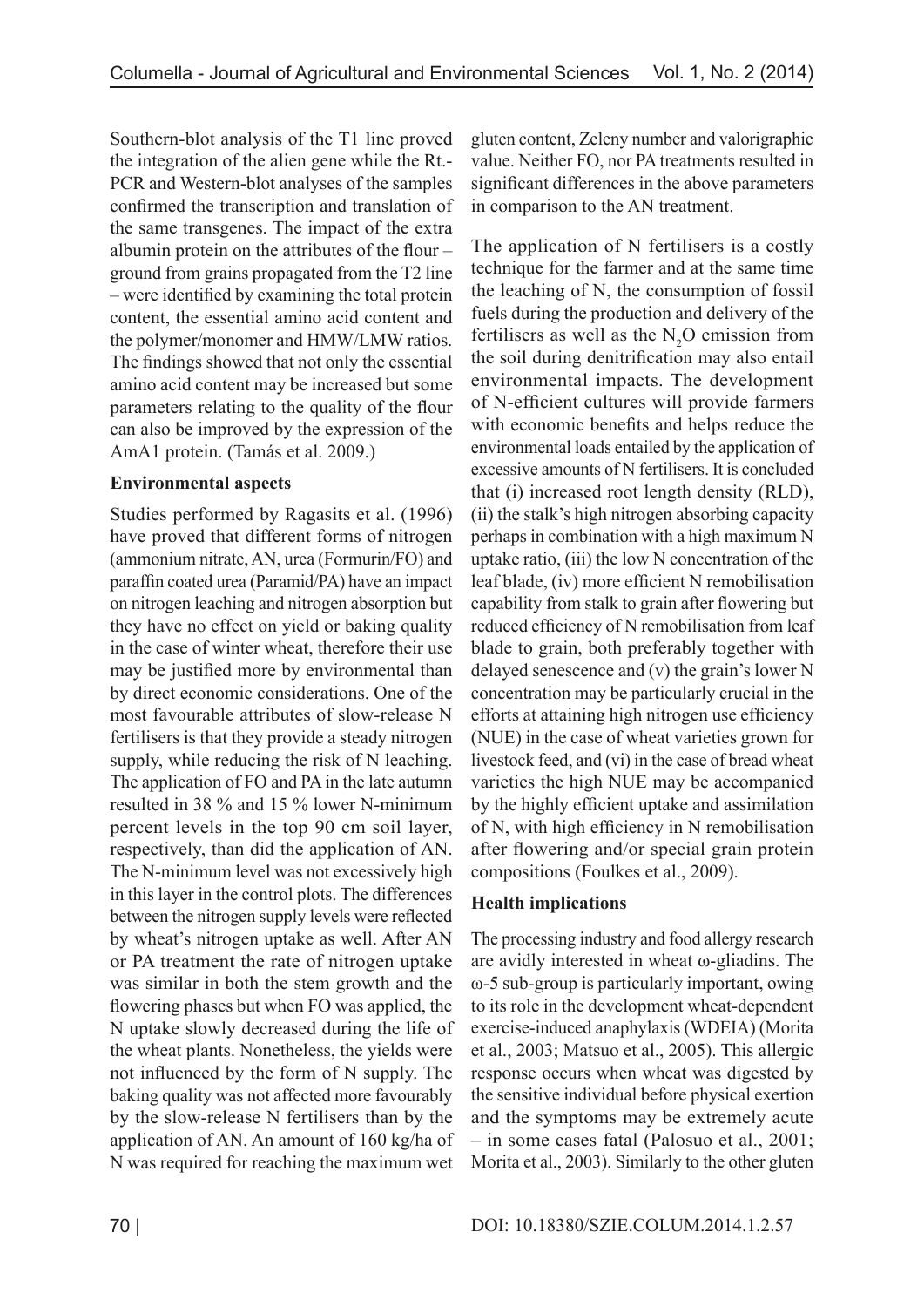proteins these also show genetic polymorphism. (Metakovsky, 1991; Denery-Papini et al.,2007). Accurate identification of the number of the wheat ω-gliadin proteins and genes is still to be worked on. Sabelli and Shewry (1991) applied the method of Southern blot analysis and found that bread wheat contains up to 15-18 ω-gliadin genes. A number of scientists have identified various ω-gliadin N-terminal by sequencing or electrophoresis or reverse phase HPLC (Kasarda et al., 1983; Masci et al., 1993, 1999; Dupont et al., 2000). Dupont et al. (2011) identified 7 ω-gliadins by 2-D gel electrophoresis and tandem mass spectrometry but they did not specify whether those were monomeric or polymeric. Wan et al. (2013b) identified two patterns of ω-gliadins in six wheat varieties, including the monomeric "gliadin" proteins and the subunits contained in the polymeric "glutenin" fraction. They concluded that the two groups of the six wheat varieties they studied contained at least seven and five ω-gliadin proteins, respectively. The polymeric type of the  $\omega$ -5 gliadin ( $\omega$ -5b) was found in three varieties (Hereward, Istabraq, Malacca), the polymeric form of the  $\omega$ -2 gliadin (ω-2b) was identified in each of the six varieties. This indicates that the polymeric forms of the ω gliadins are widely present in modern wheat varieties and shows that continued studying of their roles in glutenin's polymeric structure and in the baking quality of the dough will be fully justifiable.

Moss et al., (1981); Wieser and Seilmeier (1998); Godfrey et al. (2010); Altenbach et al. (2011) proved that and the application of higher quantities of N fertilisers leads to an increase in

the ratio of ω-gliadins. Raising the N dose within a plot drove the proportion of ω-5 gliadins also upwards. The increase in the proportion of ω-5 gliadins as a result of the application of more ample doses of N fertilisers is probably related to the fact that the N content of these proteins is higher than those of  $ω$ -1/2 gliadins.

The role of  $\omega$ -gliadins in determining the baking value has not yet been clarified. The adding of purified protein to the flour may have either a positive (Khatar et al., 2002a, b) or a negative (Uthayakumaran et al., 2001; Fido et al., 1997) impact on baking quality, though these studies were limited to the monomeric fractions. The marked growth of the polymeric ω-5b gliadins may lead to an increase in the overall glutenin polymer content but it is not likely that they would result in improved quality because the polymeric  $ω$ -5 gliadins (that is, their free cysteine groups) may form disulphide bridges between chains therefore they may act as chain terminators reducing the lengths of the polymers (Gianibelli et al., 2002).

The increased accumulation of ω-gliadins and other gluten proteins in the subaleurone layer of the starch-containing endosperm is enabled by the influx of a large quantity of amino acids into these cells as a consequence of the ample N supply. The impact of the level of N supply on the spatial distribution and composition of the ω-gliadins in the wheat grain's endosperm shows that the composition of ω-gliadins in wheat and in foodstuffs can be controlled by plant improvement, agronomical solutions or industrial methods in order to optimise functional.

### **References**

- Abonyi, T., Király, I., Tömösközi, S., Baticz, O., Guóth, A., Gergely, S., ... & Lásztity, R. (2007). Synthesis of gluten-forming polypeptides. 1. Biosynthesis of gliadins and glutenin subunits. Journal of agricultural and food chemistry, 55(9), 3655-3660. DOI: http://dx.doi.org/10.1021/jf063143z
- Altenbach, S. B., Tanaka, C. K., Hurkman, W. J., Whitehand, L. C., Vensel, W. H., & Dupont, F. M. (2011). Differential effects of a post-anthesis fertilizer regimen on the wheat flour proteome determined by quantitative 2-DE. Proteome science, 9(1), 46. DOI: http://dx.doi.org/10.1186/1477-5956-9-46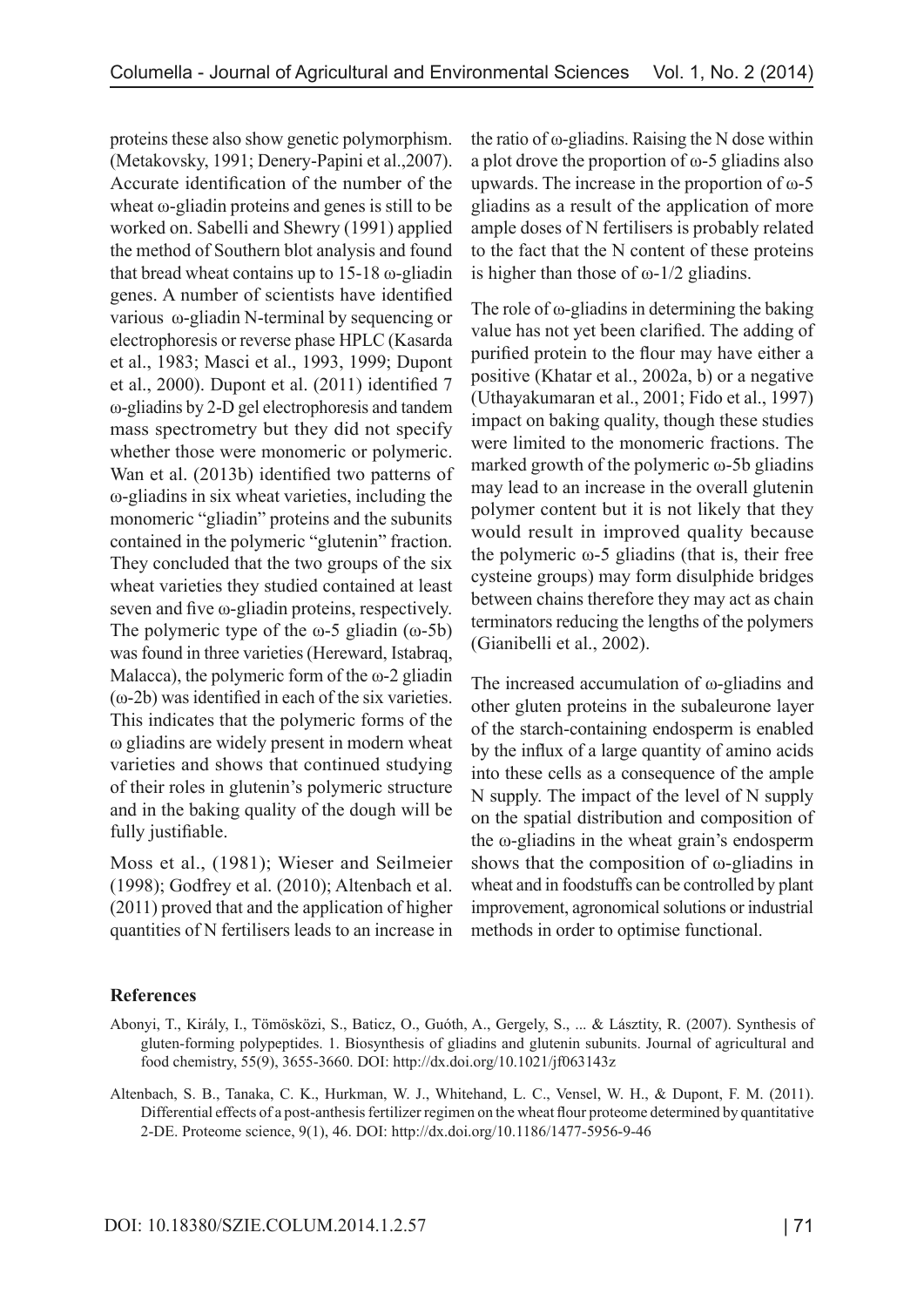- Ayers, G. S., Wert, V. F., & Ries, S. K. (1976). The relationship of protein fractions and individual proteins to seedling vigour in wheat. Annals of Botany, 40(3), 563-570.
- Bedő, Z., Láng, L., Vida, G., Juhász, A., & Karsai, I. (1997). A minőségi tulajdonságok felértékelődése a búzanemesítésben. (Increased role of quality attributes in wheat improvement) Agro-21 Füzetek, 23, 19-30.
- Békés Ferenc (2014). A búza 'sütőipari minőség'- fogalom alakulása a kezdetektől napjainkig a gabonavegyész szemével (Evolution of the concept of wheat "baking quality" from the beginning up till now – through the eyes of a cereal chemist). Inaugural Lecture, Hungarian Academy of Sciences
- Berecz, K., & Ragasits, I. (1990). Effect of nitrogen fertilization on the dry matter, nitrogen accumulation and amino acid content of wheat. Pol'nohospodarstvo, 36(6), 489-499.
- Borojevic, S., & Williams, W. A. (1982). Genotype Environment Interactions for Leaf Area Parameters and Yield Components and Their Effects on Wheat Yields. Crop Science, 22(5), 1020-1025. DOI: http://dx.doi.org/10.2135/cropsci1982.0011183x002200050030x
- Bradbury, D., Cull, I. M., & MacMasters, M. M. (1956). Structure of the mature wheat kernel. I. Gross anatomy and relationships of parts. Cereal chemistry, 33(6), 329-342.
- Bushuk, W., & Zillman, R. R. (1978). Wheat cultivar identification by gliadin electrophoregrams. I. Apparatus, method and nomenclature. Canadian journal of plant science, 58(2), 505-515. DOI: http://dx.doi.org/10.4141/cjps78-076
- Daniel, C., & Triboi, E. (2000). Effects of temperature and nitrogen nutrition on the grain composition of winter wheat: effects on gliadin content and composition. Journal of Cereal Science, 32(1), 45-56. DOI: http://dx.doi.org/10.1006/jcrs.2000.0313
- Daniel, C., & Triboï, E. (2001). Effects of temperature and nitrogen nutrition on the accumulation of gliadins analysed by RP-HPLC. Functional Plant Biology, 28(12), 1197-1205.
- Denery-Papini, S., Lauriére, M., Branlard, G., Morisset, M., Pecquet, C., Choudat, D., ... & Moneret-Vautrin, D. A. (2007). Influence of the allelic variants encoded at the Gli-B1 locus, responsible for a major allergen of wheat, on IgE reactivity for patients suffering from food allergy to wheat. Journal of agricultural and food chemistry, 55(3), 799-805. DOI: http://dx.doi.org/10.1021/jf062749k
- Dupont, F. M., & Altenbach, S. B. (2003). Molecular and biochemical impacts of environmental factors on wheat grain development and protein synthesis. Journal of cereal science, 38(2), 133-146. DOI: http://dx.doi.org/10.1016/s0733-5210(03)00030-4
- Dupont, F. M., Hurkman, W. J., Vensel, W. H., Tanaka, C., Kothari, K. M., Chung, O. K., & Altenbach, S. B. (2006). Protein accumulation and composition in wheat grains: effects of mineral nutrients and high temperature. European Journal of Agronomy, 25(2), 96-107. DOI: http://dx.doi.org/10.1016/j.eja.2006.04.003
- DuPont, F. M., Vensel, W. H., Chan, R., & Kasarda, D. D. (2000). Characterization of the 1B-type ω-gliadins from Triticum aestivum cultivar Butte. Cereal Chemistry, 77(5), 607-614. DOI: http://dx.doi.org/10.1094/cchem.2000.77.5.607
- Dupont, F. M., Vensel, W. H., Tanaka, C. K., Hurkman, W. J., & Altenbach, S. B. (2011). Deciphering the complexities of the wheat flour proteome using quantitative two-dimensional electrophoresis, three proteases and tandem mass spectrometry. Proteome Sci, 9(10). DOI: http://dx.doi.org/10.1186/1477-5956-9-10
- FAOSTAT: http://www.fao.org/home/en/ (2014.05.28.)
- Fido, R. J., Bekes, F., Gras, P. W., & Tatham, A. S. (1997). Effects of  $\alpha$ -,  $\beta$ -,  $\gamma$ -and  $\omega$ -gliadins on the dough mixing properties of wheat flour. Journal of Cereal Science, 26(3), 271-277. DOI: http://dx.doi.org/10.1186/1477-5956-9-10
- Fiona M. Pushman and J. Bingham (1976). The effects of a granular nitrogen fertilizer and a foliar spray of urea on the yield and bread-making quality of ten winter wheats. The Journal of Agricultural Science, 87, pp 281-292. DOI:10.1017/S0021859600027556.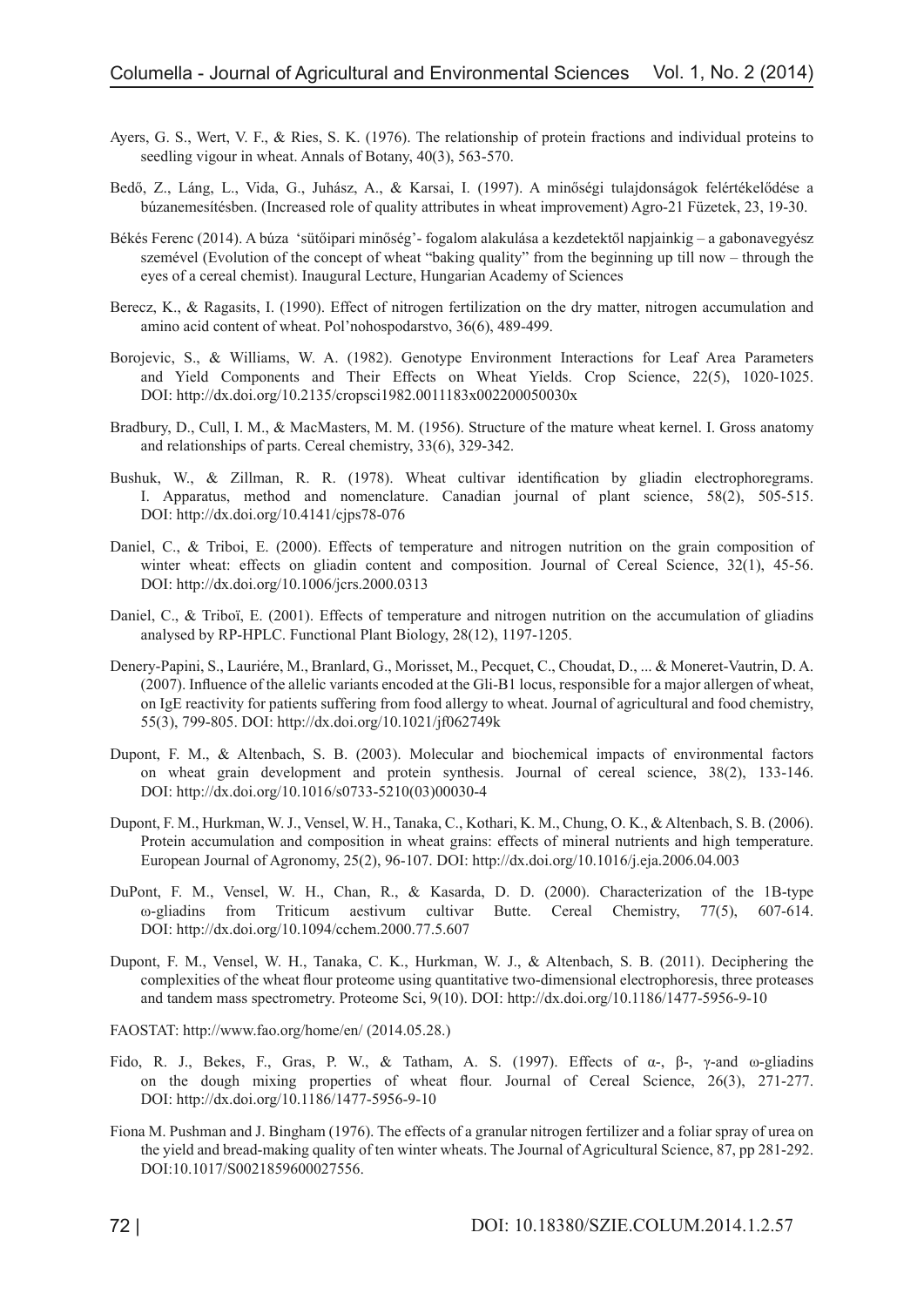- Foulkes, M. J., Hawkesford, M. J., Barraclough, P. B., Holdsworth, M. J., Kerr, S., Kightley, S., & Shewry, P. R. (2009). Identifying traits to improve the nitrogen economy of wheat: Recent advances and future prospects. Field Crops Research, 114(3), 329-342. DOI: http://dx.doi.org/10.1016/j.fcr.2009.09.005
- Fuertes-Mendizábal, T., Aizpurua, A., González-Moro, M. B., & Estavillo, J. M. (2010). Improving wheat breadmaking quality by splitting the N fertilizer rate. European journal of agronomy, 33(1), 52-61. DOI: http://dx.doi.org/10.1016/j.eja.2010.03.001
- Gianibelli, M. C., Masci, S., Larroque, O. R., Lafiandra, D., & MacRitchie, F. (2002). Biochemical Characterisation of a Novel Polymeric Protein Subunit from Bread Wheat (Triticum aestivum L.). Journal of Cereal Science, 35(3), 265-276. DOI: http://dx.doi.org/10.1006/jcrs.2001.0401
- Godfrey, D., Hawkesford, M. J., Powers, S. J., Millar, S., & Shewry, P. R. (2010). Effects of crop nutrition on wheat grain composition and end use quality. Journal of agricultural and food chemistry, 58(5), 3012-3021. DOI: http://dx.doi.org/10.1021/jf9040645
- Győri, Z (2006) A trágyázás hatása az őszi búza minőségére (Impacts of fertiliser application on winter wheat quality). Agrofórum, 9, 14-16.
- Gyori, Z (2008): Complex evaluation of the quality of winter wheat varieties. Cereal Research Communications. 36. 2. 1907-1910p.
- He, J., Penson, S., Powers, S. J., Hawes, C., Shewry, P. R., & Tosi, P. (2013). Spatial Patterns of Gluten Protein and Polymer Distribution in Wheat Grain. Journal of agricultural and food chemistry, 61(26), 6207-6215. DOI: http://dx.doi.org/10.1021/jf401623d
- Hurkman, W. J., Tanaka, C. K., Vensel, W. H., Thilmony, R., & Altenbach, S. B. (2013). Comparative proteomic analysis of the effect of temperature and fertilizer on gliadin and glutenin accumulation in the developing endosperm and flour from Triticum aestivum L. cv. Butte 86. Proteome science, 11(1), 8. DOI: http://dx.doi.org/10.1186/1477-5956-11-8
- Jolánkai M (1985): Differences in fertilizer response due to winter wheat varieties. Agrokémia és Talajtan 34:(Supplement) pp. 57-60.
- Kasarda, D. D., Autran, J. C., Lew, E. J. L., Nimmo, C. C., & Shewry, P. R. (1983). N-terminal amino acid sequences of ω-gliadins and ω-secalins: implications for the evolution of prolamin genes. Biochimica et Biophysica Acta (BBA)-Protein Structure and Molecular Enzymology, 747(1), 138-150. DOI: http://dx.doi.org/10.1016/0167-4838(83)90132-2
- Kent, N. L. (1966). Subaleurone endosperm cells of high protein content. Cereal Chem, 43(5), 585-601.
- Kent, N. L., & Evers, A. D. (1969). Variation in protein composition within endosperm of hard wheat. Cereal Chemistry, 46(3), 293.
- Khatkar, B. S., Fido, R. J., Tatham, A. S., & Schofield, J. D. (2002). Functional properties of wheat gliadins. I. Effects on mixing characteristics and bread making quality. Journal of Cereal Science, 35(3), 299-306. DOI: http://dx.doi.org/10.1006/jcrs.2001.0429
- Khatkar, B. S., Fido, R. J., Tatham, A. S., & Schofield, J. D. (2002). Functional properties of wheat gliadins. II. Effects on dynamic rheological properties of wheat gluten. Journal of Cereal Science, 35(3), 307-313. DOI: http://dx.doi.org/10.1006/jcrs.2001.0430
- Kindred, D. R., Verhoeven, T. M., Weightman, R. M., Swanston, J. S., Agu, R. C., Brosnan, J. M., & Sylvester-Bradley, R. (2008). Effects of variety and fertiliser nitrogen on alcohol yield, grain yield, starch and protein content, and protein composition of winter wheat. Journal of Cereal Science, 48(1), 46-57. DOI: http://dx.doi.org/10.1016/j.jcs.2007.07.010
- Kismanyoky, T., & Ragasits, I. (2003). Effects of organic and inorganic fertilization on wheat quality. Acta Agronomica Hungarica, 51(1), 47-52. DOI: http://dx.doi.org/10.1556/aagr.51.2003.1.6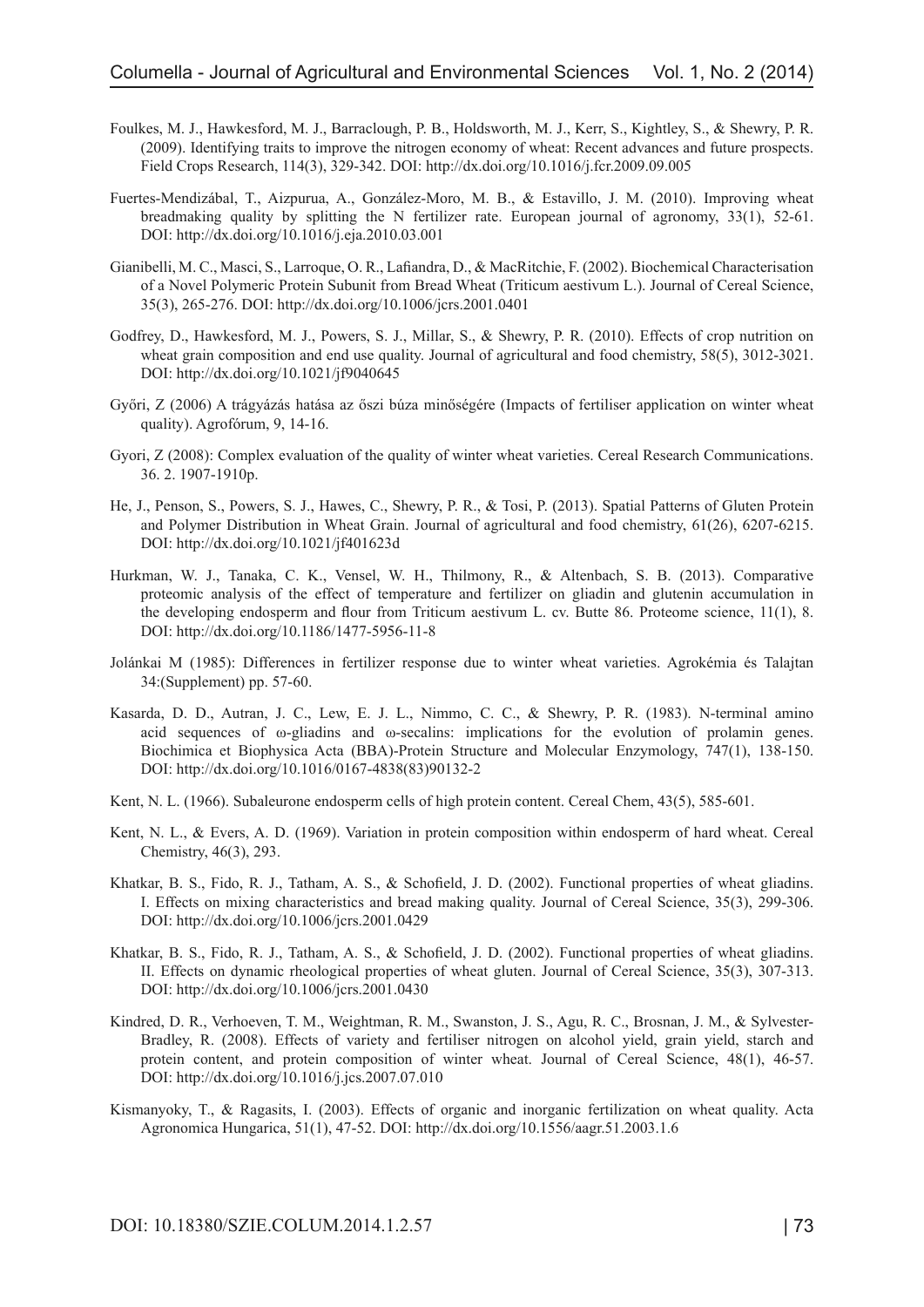- Láng, I., Csete, L., & Jolánkai, M. (2007). A globális klímaváltozás: hazai hatások és válaszok Szaktudás Kiadó Ház, Budapest.("Global climate changes, Hungarian impacts and responses". VAHAVA Report. Published in Hungarian.) DOI: http://dx.doi.org/10.1556/agrokem.56.2007.1.16
- Liu, X., Li, Q. C., Wang, Z. L., He, M. R., & Yin, Y. P. (2007). Effects of nitrogen rates on grain protein components and processing quality of wheat. Plant Nutrition and Fertilizer Science, 13(1), 70-76.
- Lu, C., Hawkesford, M. J., Barraclough, P. B., Poulton, P. R., Wilson, I. D., Barker, G. L., & Edwards, K. J. (2005). Markedly different gene expression in wheat grown with organic or inorganic fertilizer. Proceedings of the Royal Society B: Biological Sciences, 272(1575), 1901-1908. DOI: http://dx.doi.org/10.1098/rspb.2005.3161
- Masci, S., Egorov, T. A., Ronchi, C., Kuzmicky, D. D., Kasarda, D. D., & Lafiandra, D. (1999). Evidence for the presence of only one cysteine residue in the D-type low molecular weight subunits of wheat glutenin. Journal of Cereal Science, 29(1), 17-25. DOI: http://dx.doi.org/10.1006/jcrs.1998.0224
- Masci, S., Egorov, T. A., Ronchi, C., Kuzmicky, D. D., Kasarda, D. D., & Lafiandra, D. (1999). Evidence for the presence of only one cysteine residue in the D-type low molecular weight subunits of wheat glutenin. Journal of Cereal Science, 29(1), 17-25.
- Masci, S., Lafiandra, D., Porceddu, E., Lew, E. J. L., Tao, H. P., & Kasarda, D. D. (1993). D-glutenin subunits: N-terminal sequences and evidence for the presence of cysteine. Cereal chemistry, 70.
- Masci, S., Lafiandra, D., Porceddu, E., Lew, E. J. L., Tao, H. P., & Kasarda, D. D. (1993). D-glutenin subunits: N-terminal sequences and evidence for the presence of cysteine. Cereal chemistry, 70.
- Matsuo, H., Morimoto, K., Akaki, T., Kaneko, S., Kusatake, K., Kuroda, T. & Morita, E. (2005). Exercise and aspirin increase levels of circulating gliadin peptides in patients with wheat-dependent exercise-induced anaphylaxis. Clinical & Experimental Allergy, 35(4), 461-466. DOI: http://dx.doi.org/10.1111/j.1365-2222.2005.02213.x
- Metakovsky, E. V. (1991). Gliadin allele identification in common wheat. II. Catalogue of gliadin alleles in common wheat. J Genet Breed, 45, 325-344.
- Morita, E., Matsuo, H., Mihara, S., Morimoto, K., Savage, A. W. J., & Tatham, A. S. (2003). Fast ω-gliadin is a major allergen in wheat-dependent exercise-induced anaphylaxis. Journal of dermatological science, 33(2), 99-104. DOI: http://dx.doi.org/10.1016/s0923-1811(03)00156-7
- Moss, H. J., Randall, P. J., & Wrigley, C. W. (1983). Alteration to grain, flour and dough quality in three wheat types with variation in soil sulfur supply. Journal of cereal science, 1(4), 255-264. DOI: http://dx.doi.org/10.1016/s0733-5210(83)80013-7
- Moss, H. J., Wrigley, C. W., MacRichie, R., & Randall, P. J. (1981). Sulfur and nitrogen fertilizer effects on wheat. II. Influence on grain quality. Crop and Pasture Science, 32(2), 213-226. DOI: http://dx.doi.org/10.1071/ar9810213
- Normand, F. L., Hogan, J. T., & Deobald, H. J. (1965). Protein Content of Successive Peripheral Layers Milled from Wheat, Barley, Grain Sorghum, and Glutinous Rice by Tangential Abrasion. American Association of Cereal Chemists, 42(4), 359-367.
- Palosuo, K., Varjonen, E., Kekki, O. M., Klemola, T., Kalkkinen, N., Alenius, H., & Reunala, T. (2001). Wheat ω-5 gliadin is a major allergen in children with immediate allergy to ingested wheat. Journal of Allergy and Clinical Immunology, 108(4), 634-638. DOI: http://dx.doi.org/10.1067/mai.2001.118602
- Pepó P. (2002): Őszibúza-fajták trágyareakciója eltérő évjáratokban (Wheat varieties' response to fertilisers in different years). Növénytermelés (Crop production). 51. 2. 189-198.p.
- Pepó P. (2004): Az évjárat hatása az őszi búza termésmennyiségére tartamkísérletben (Impact of year effect on winter wheat yields in long term experiment). Növénytermelés (Crop production). 53. 4. 339-350.p.
- Pepó P. (2005): A tápanyagellátás és néhány agrotechnikai elem interaktív hatása az őszi búza termésmennyiségére és minőségére. - Korszakváltás a hazai mezőgazdaságban: a modern növénytermesztés alapjai (Interactive impacts of nutrient supply and certain agro-technical elements on winter wheat yield and quality – Epoch change in Hungary's agriculture: the fundamentals of modern crop production). - Debrecen : Debreceni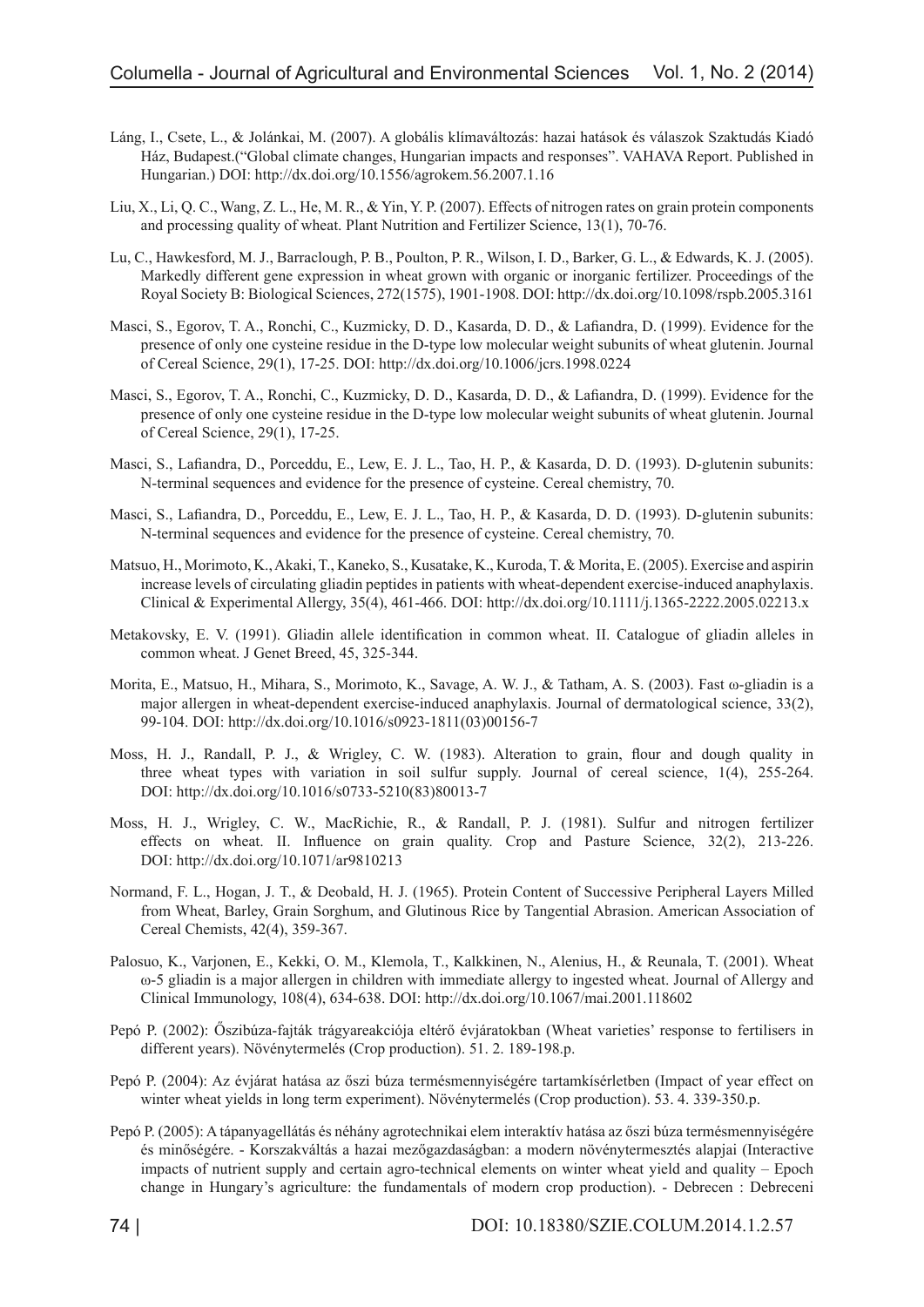Egyetem Agrártudományi Centrum, 192-199.p.

- Pepó P. (2006): A tápanyagellátás és néhány agrotechnikai elem kölcsönhatása az őszi búza termésmennyiségére és minőségére (Interaction of nutrient supply and certain agro-technical elements on winter wheat yield and quality). Gyakorlati Agrofórum. Extra 14. 10-12.p. b:12.p.
- Pepó, P. (2007). The role of fertilization and genotype in sustainable winter wheat (Triticum aestivum L.) production. Cereal Research Communications, 35(2), 917-920. DOI: http://dx.doi.org/10.1556/crc.35.2007.2.188
- Pollhamer, E.-né. 1973. A búza minősége a különböző agrotechnikai kísérletekben (Wheat quality in various agrotechnical experiments).(Martonvásár 1963-1971). Akadémiai Kiadó, Budapest, 199.
- Pushman, F. M., & Bingham, J. (1975). Components of test weight of ten varieties of winter wheat grown with two rates of nitrogen fertilizer application. The Journal of Agricultural Science, 85(03), 559-563. DOI: http://dx.doi.org/10.1017/s0021859600062444
- Pushman, F. M., & Bingham, J. (1976). The effects of a granular nitrogen fertilizer and a foliar spray of urea on the yield and bread-making quality of ten winter wheats. The Journal of Agricultural Science, 87(02), 281-292. DOI: http://dx.doi.org/10.1017/s0021859600027556
- Ragasits, I., Balázs, J., & Berecz, K. (1996). Effect of slow-release N-fertilizers on yield and baking quality of winter wheat. In Fertilizers and Environment (pp. 237-240). Springer Netherlands. DOI: http://dx.doi.org/10.1007/978-94-009-1586-2\_39
- Ragasits, I., Debreczeni, K., & Berecz, K. (2000). Effect of long-term fertilisation on grain yield, yield components and quality parameters of winter wheat. Acta Agronomica Hungarica, 48(2), 149-154. DOI: http://dx.doi.org/10.1556/aagr.48.2000.2.5
- Rakszegi, M., Bekes, F., Lang, L., Tamas, L., Shewry, P. R., & Bedő, Z. (2005). Technological quality of transgenic wheat expressing an increased amount of a HMW glutenin subunit. Journal of cereal science, 42(1), 15-23. DOI: http://dx.doi.org/10.1016/j.jcs.2005.02.006
- Sabelli, P. A., & Shewry, P. R. (1991). Characterization and organization of gene families at the Gli-1 loci of bread and durum wheats by restriction fragment analysis. Theoretical and Applied Genetics, 83(2), 209-216. DOI: http://dx.doi.org/10.1007/bf00226253
- Salgó, A., & Gergely, S. (2012). Analysis of wheat grain development using NIR spectroscopy. Journal of Cereal Science, 56(1), 31-38. DOI: http://dx.doi.org/10.1016/j.jcs.2012.04.011
- Shewry, P. R. (2009). Wheat. Journal of experimental Botany, 60(6), 1537-1553.
- Shewry, P. R., D'Ovidio, R., Lafiandra, D., Jenkins, J. A., Mills, E. N. C., Békés, F., & Khan, K. (2009). Wheat grain proteins. Wheat: chemistry and technology, (Ed. 4), 223-298. DOI: http://dx.doi.org/10.1093/jxb/erp058
- Shewry, P. R., Tatham, A. S., Forde, J., Kreis, M., & Miflin, B. J. (1986). The classification and nomenclature of wheat gluten proteins: a reassessment. Journal of Cereal Science, 4(2), 97-106. DOI: http://dx.doi.org/10.1094/9781891127557.008
- Szentpétery Zs, Jolánkai M, Szöllősi G (2005): Nitrogén-fejtrágyázás hatása a búza termésmennyiségére és minőségére. - Korszakváltás a hazai mezőgazdaságban: a modern növénytermesztés alapjai (Impacts of nitrogen top dressing on wheat yield and quality – Epoch change in Hungary's agriculture: the fundamentals of modern crop production). - Debrecen : Debreceni Egyetem Agrártudományi Centrum, 37-42.p.
- Szentpétery Zs. (2004): A nitrogén-fejtrágyázás hatása a búza termésmennyiségére és minőségére nagygombosi kísérletekben (Impacts of nitrogen top dressing on wheat yield and quality in the experiments at Nagygombos). Növénytermelés (Crop production). 53. 6. 547-558.p.
- Tamás, C., Kisgyörgy, B. N., Rakszegi, M., Wilkinson, M. D., Yang, M. S., Láng, L., & Bedő, Z. (2009). Transgenic approach to improve wheat (Triticum aestivum L.) nutritional quality. Plant cell reports, 28(7), 1085-1094.